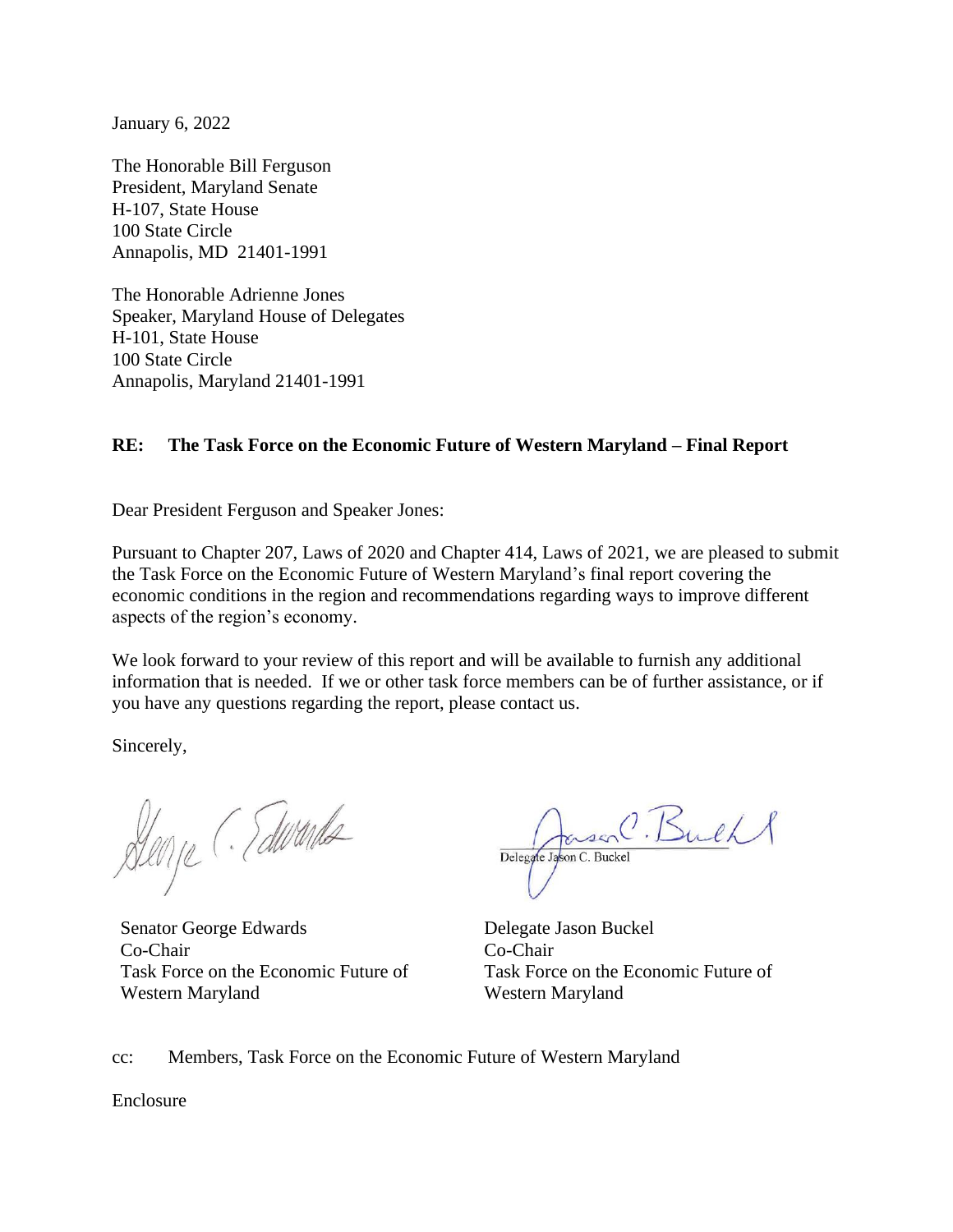The Honorable Bill Ferguson The Honorable Adrienne Jones January 6, 2022 Page 2

bcc:

- Sarah Albert, Maryland General Assembly Library (5)
- Sally Robb Senate President's Office
- Allison Mayer, Deputy Chief of Staff, Governor's Office
- Emily Haskel DLS Budget Analyst
- Jake Whitaker Gov Legislative Officer
- Alexandra Hughes Speakers Office
- Ligia Aceves DBM budget analyst
- Erika Schissler
- George Butler
- Kelly M. Schulz, Secretary
- Kyle McColgan
- Heather Gramm
- Andy Fish
- Craig Svoboda
- Signe Pringle
- Tom Riford
- Karen Glenn Hood
- Andrew Sargent
- Jen LaHatte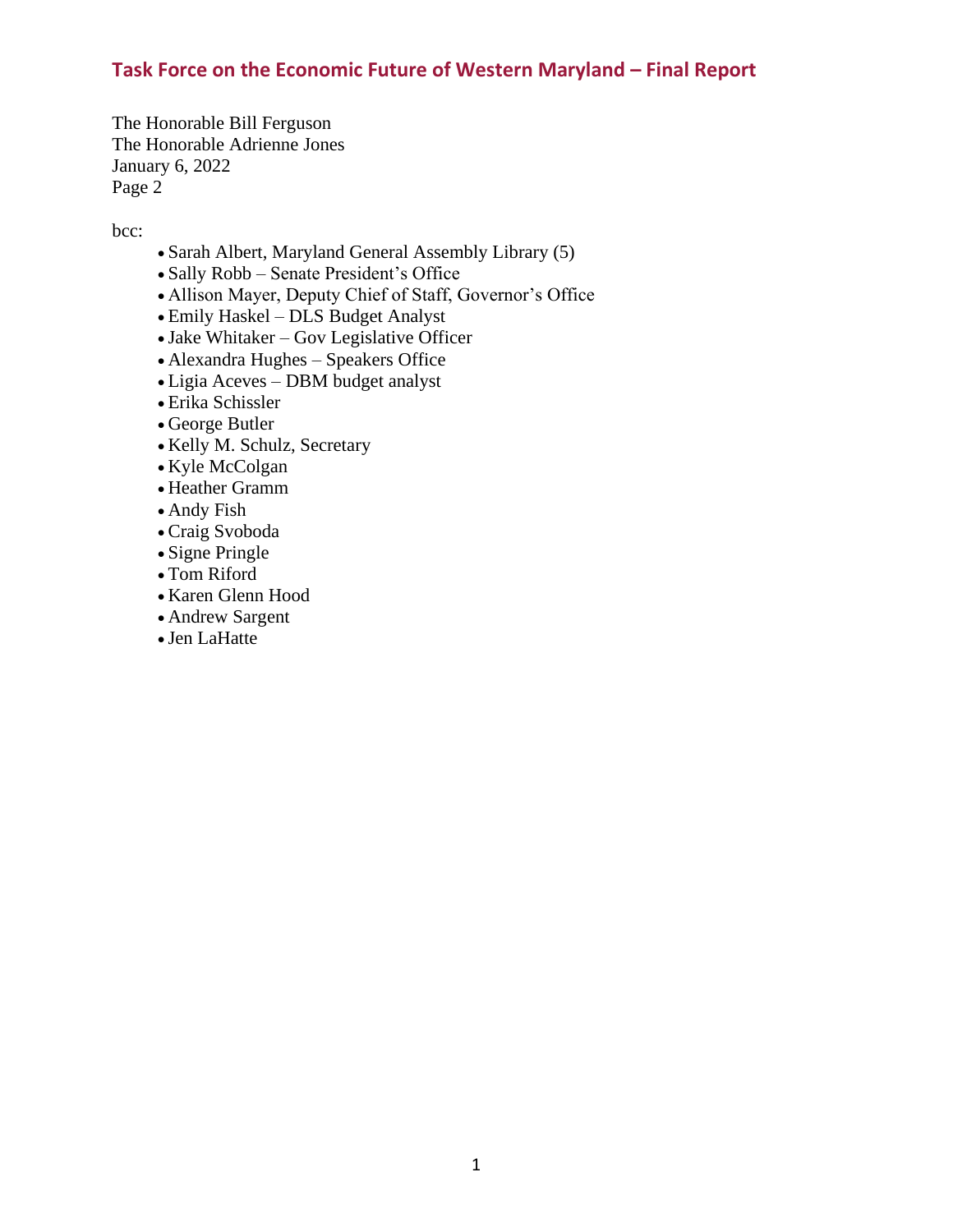### **MEMORANDUM**

| TO:          | The Honorable Larry Hogan<br>Governor                            |
|--------------|------------------------------------------------------------------|
| <b>FROM:</b> | Senator George Edwards<br>Co-Chair                               |
|              | Delegate Jason Buckel<br>Co-Chair                                |
| <b>THRU:</b> | <b>Allison Mayer</b><br>Deputy Chief of Staff, Governor's Office |
| DATE:        | <b>January 6, 2022</b>                                           |
|              |                                                                  |

**SUBJECT:** The Task Force on the Economic Future of Western Maryland – Interim Report

Pursuant to Chapter 207, Laws of 2020 and Chapter 414, Laws of 2021, we are pleased to submit the Task Force on the Economic Future of Western Maryland's final report covering the economic conditions in the region and recommendations regarding ways to improve different aspects of the region's economy.

We look forward to your review of this report and will be available to furnish any additional information that is needed. If we or other task force members can be of further assistance, or if you have any questions regarding the report, please contact us.

Attachment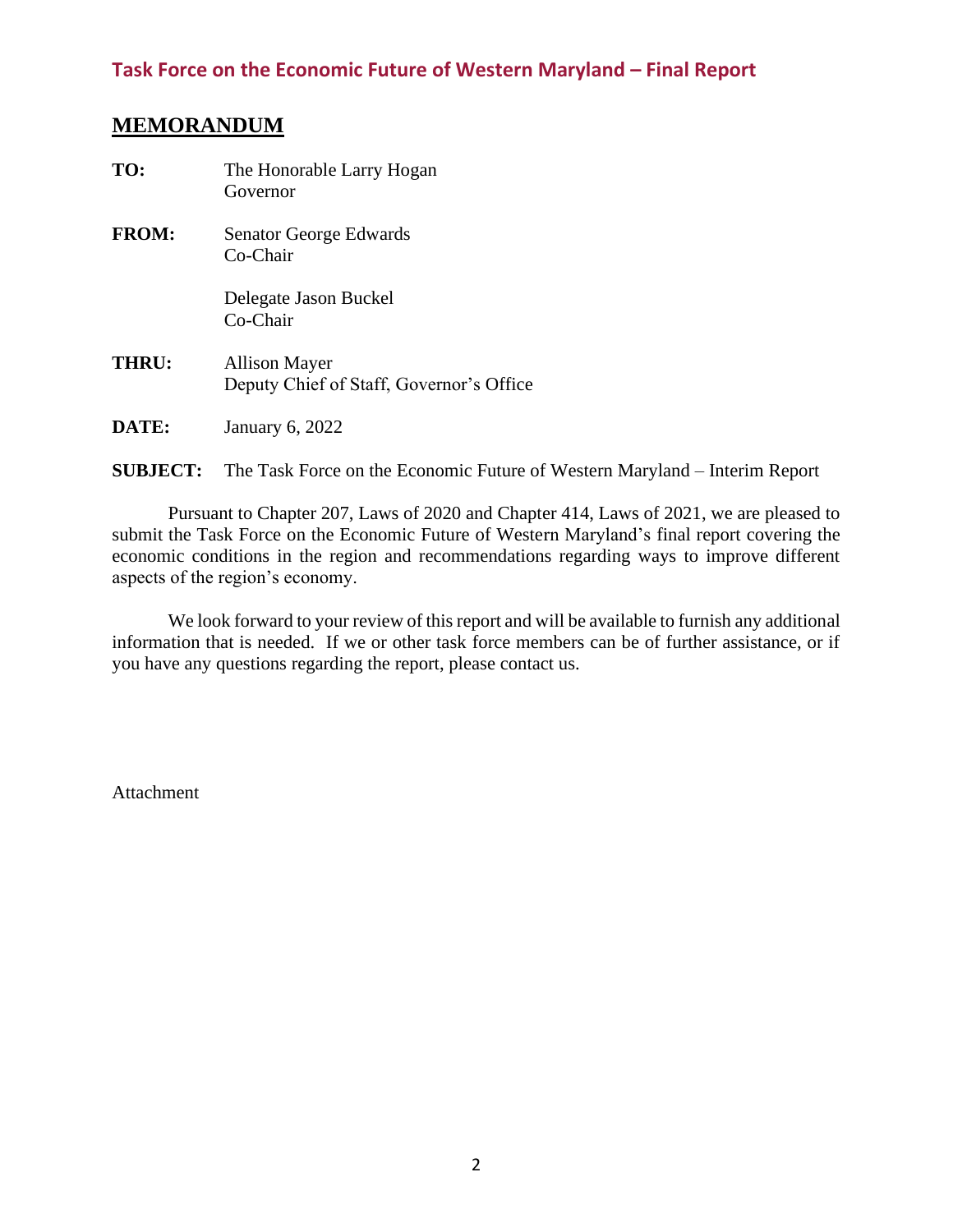



# **TASK FORCE ON THE ECONOMIC FUTURE OF WESTERN MARYLAND**

# *FINAL REPORT*

**Pursuant to Chapter 207, Laws of 2020**

**Respectfully submitted to the General Assembly of Maryland by**

Senator George Edwards, Co-chair Delegate Jason Buckel, Co-chair Task Force on the Economic Future of Western Maryland

January 2022



**OPEN** for Business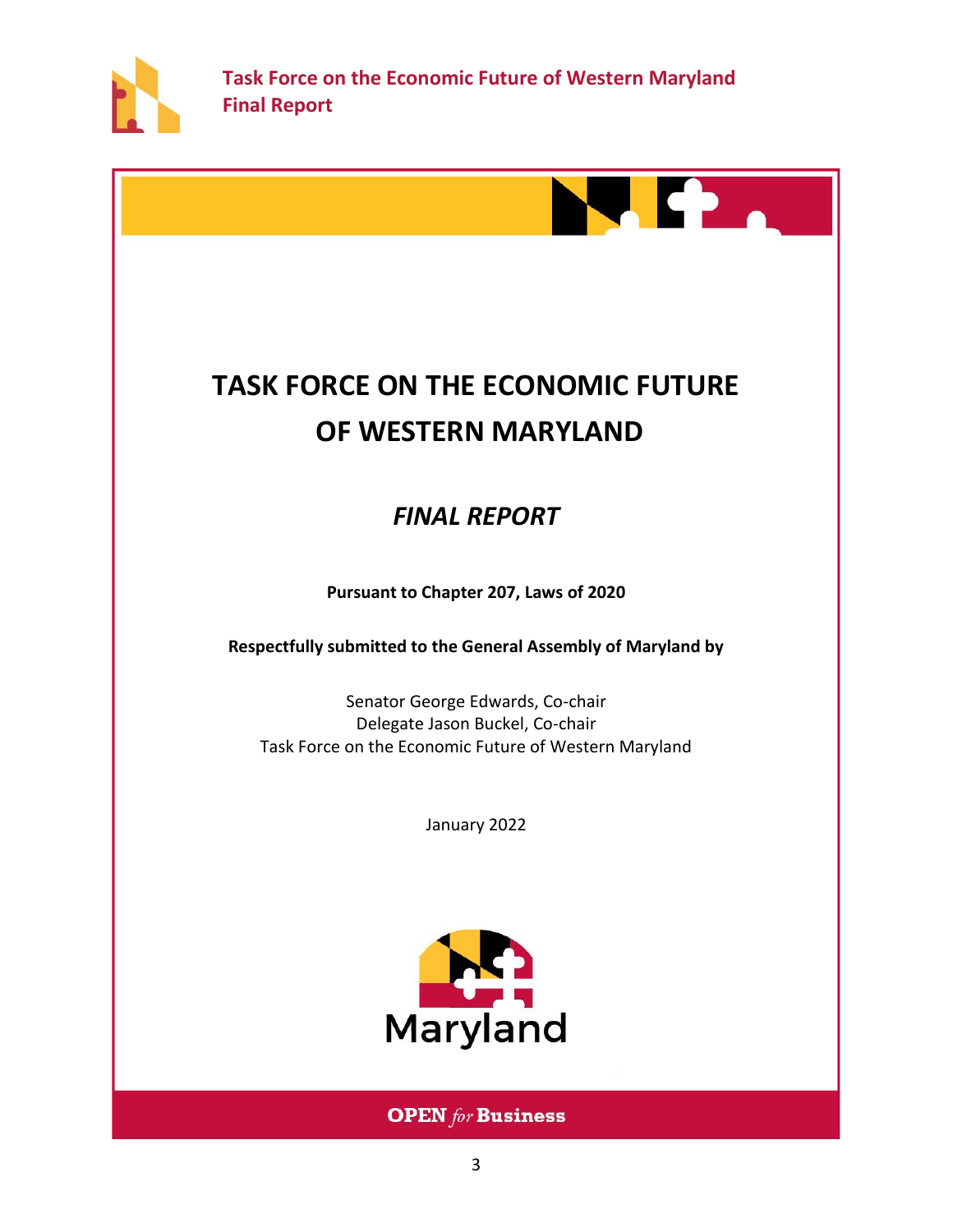

### **Membership Roster**

#### **Senator George Edwards, Co-Chair Delegate Jason Buckel, Co-Chair**

#### **TEDCO**

Jody Sprinkle, Director, Government Relations (*Member until July 28, 2021*) Jack Schammel, Assistant Director of Entrepreneur and Ecosystem Empowerment (*Member from July 28, 2021 – Present*)

### **Maryland Association of Counties (MACO)**

Cort Meinelschmidt, Washington County Commissioner (*Member through January, 2021*) Jeff Cline, Washington County Commissioner (*Member from July 2021 – Present*)

### **Maryland Municipal League (MML)**

Shelley McIntire, Hagerstown City Council Member

### **Frostburg State University**

Al Delia, Vice President for Economic and Regional Engagement

#### **Tri-County Council for Western Maryland**

Jake Shade, Allegany County Commissioner and TCCWM Board Member

### **Allegany County Chamber of Commerce**

Stu Czapski, Executive Director (*Member until January 29, 2021*) Juli McCoy, Executive Director (*Member from January 29, 2021 – Present*)

#### **Garrett County Chamber of Commerce**

Nicole Christian, President and CEO (*Member through January, 2021)* Jim Hinebaugh (*Member from July 2021 – Present)*

#### **Washington County Chamber of Commerce**

Paul Frey, President and CEO

#### **Maryland Department of Commerce**

Andrew Sargent, Senior Business Development Representative, Western MD

#### **Staff**

Michael Siers, Economist, Maryland Department of Commerce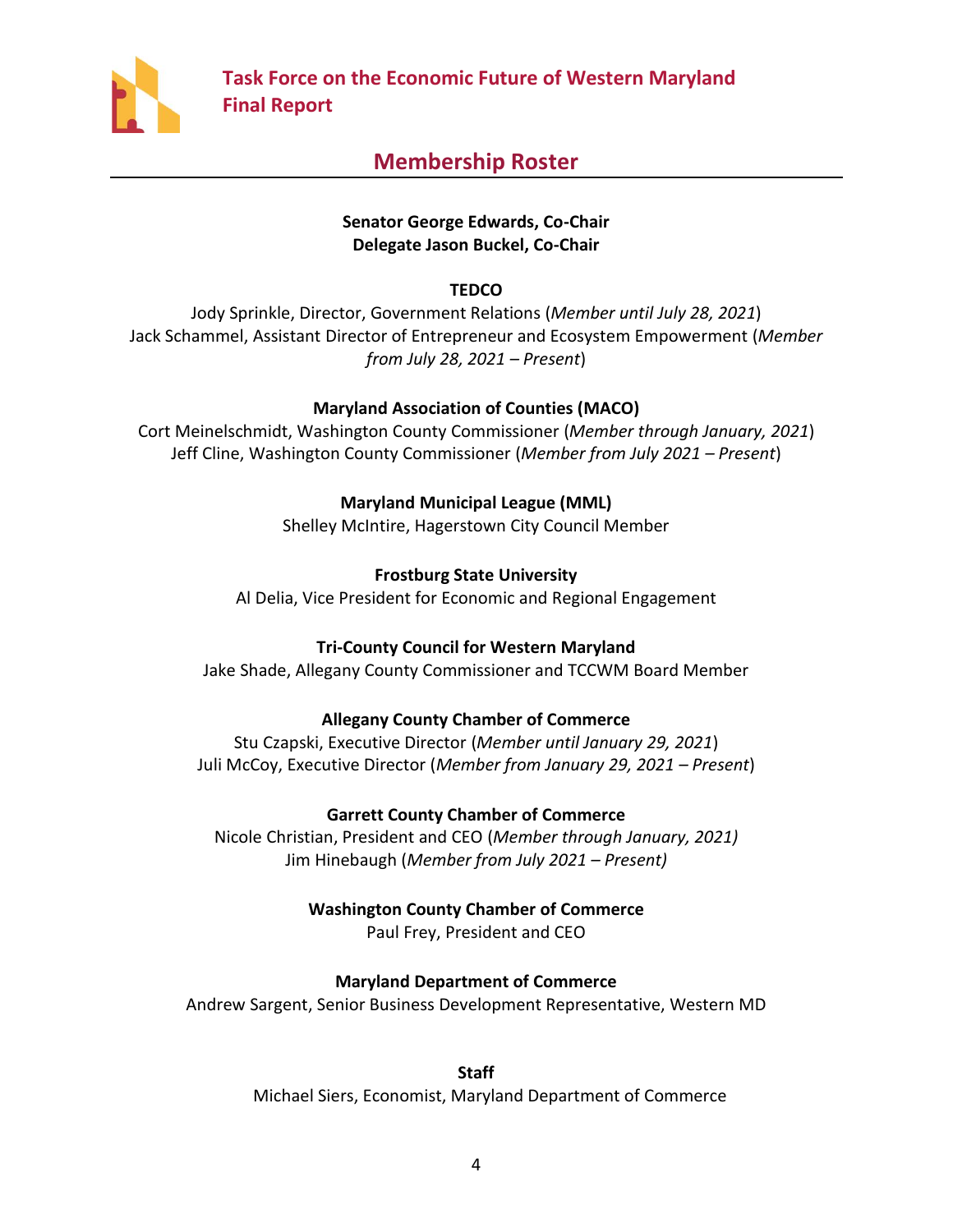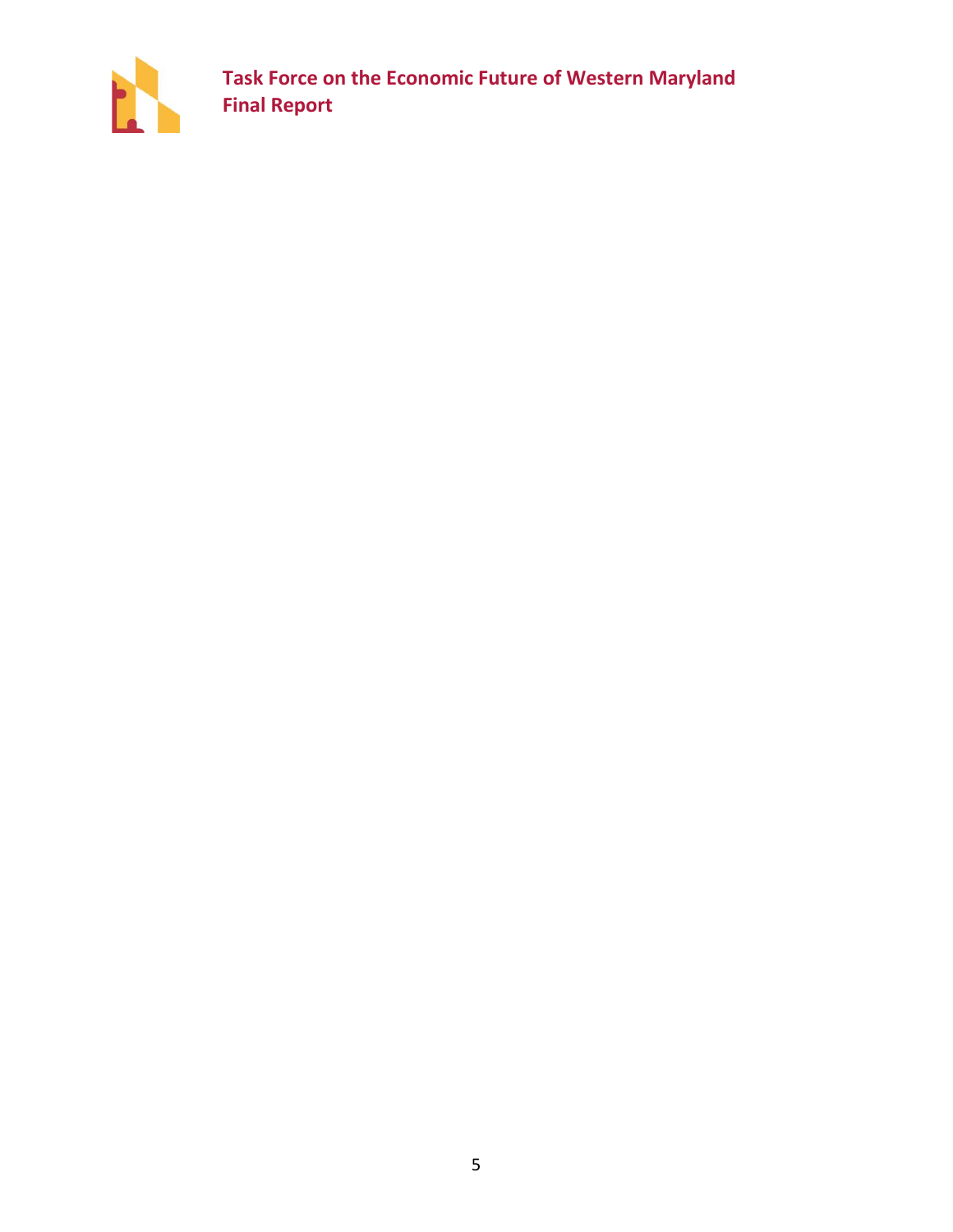

# <span id="page-6-0"></span>**Table of Contents**

| 1.0 |                                                                                                       |  |
|-----|-------------------------------------------------------------------------------------------------------|--|
| 2.0 |                                                                                                       |  |
| 3.0 |                                                                                                       |  |
| 3.1 |                                                                                                       |  |
| 3.2 |                                                                                                       |  |
| 3.3 |                                                                                                       |  |
| 4.0 |                                                                                                       |  |
| 5.0 |                                                                                                       |  |
| 5.1 |                                                                                                       |  |
|     | TF-A1: The Creation of the Western Maryland Economic Future Investment Fund25                         |  |
|     | TF-A2: Programs to Increase the Supply of Middle-Income/Market-Rate Housing Availability 26           |  |
|     |                                                                                                       |  |
|     |                                                                                                       |  |
|     | TF-A5: Support Enactment of the Maryland Technology Infrastructure Pilot Program27                    |  |
|     |                                                                                                       |  |
|     | TF-A7: Redefine the Meaning of Qualifying Biomass and a Thermal Biomass System 29                     |  |
| 5.2 |                                                                                                       |  |
|     | TF-B1: Identify Ways to Enhance Recreation Opportunities and State-Owned Parks in Western Maryland30  |  |
| 5.0 |                                                                                                       |  |
|     |                                                                                                       |  |
|     |                                                                                                       |  |
| B.1 |                                                                                                       |  |
|     |                                                                                                       |  |
|     | TF-C2: A Bill to Extend the Activities of the Task Force on the Economic Future of Western Maryland35 |  |
| B.2 |                                                                                                       |  |
|     | TF-D1: Support Tax Credits and Programs Designed to Allow Maryland's Tourism Industry to Recover from |  |
|     |                                                                                                       |  |
|     |                                                                                                       |  |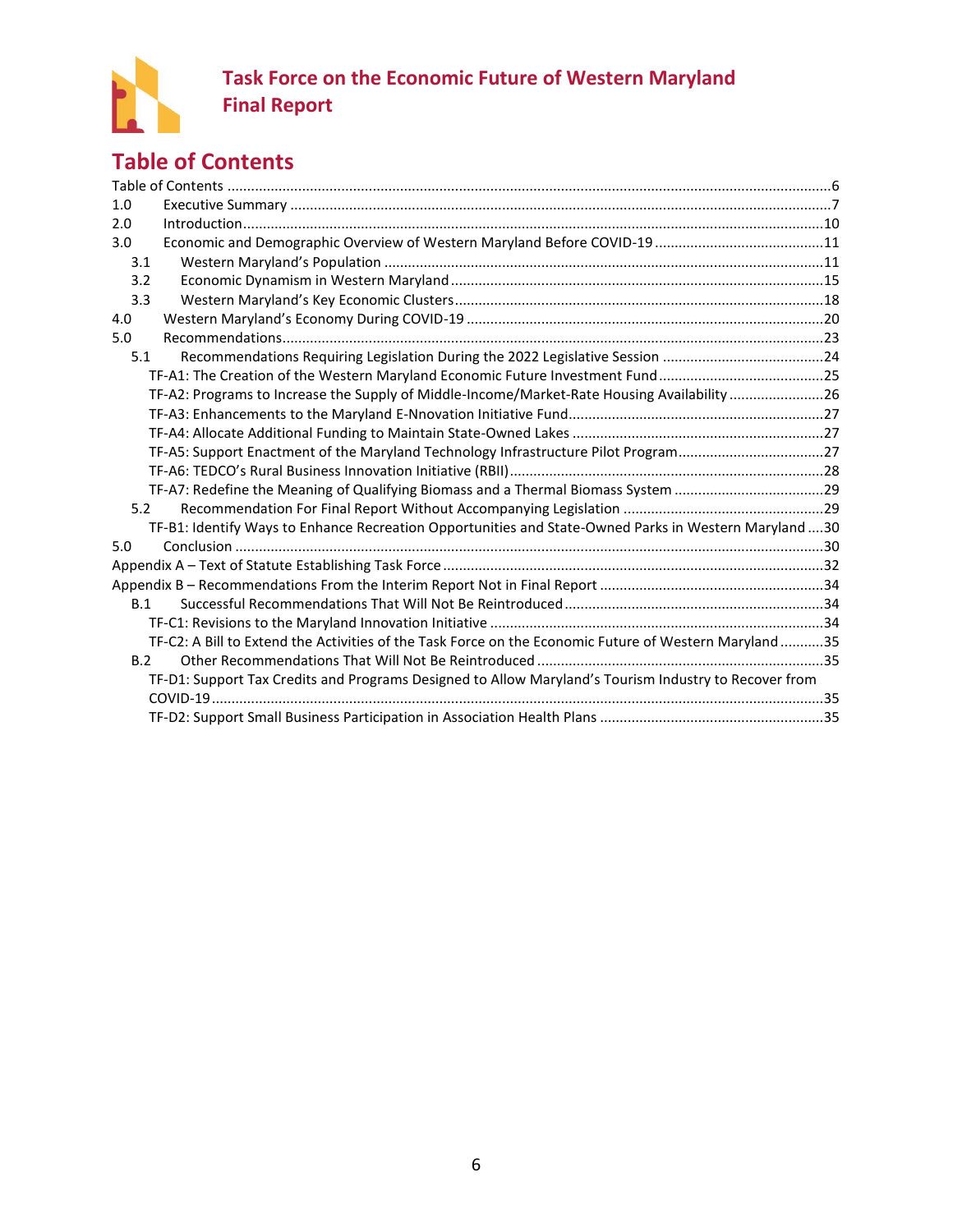

### <span id="page-7-0"></span>**1.0 Executive Summary**

The Task Force on the Economic Future of Western Maryland was formed through Chapter 207 of the 2020 Maryland laws (originally submitted as HB 436).<sup>1</sup> The task force has two primary objectives:

- 1. To study the current economic conditions in Western Maryland and
- 2. Make recommendations regarding potential methods for improving the region's economy.

Western Maryland's economy currently sits at a crossroads. The region has seen decreasing population and economic dynamism. However, private employment in the region is still increasing and the region has concentrations in a number of key industries that can serve as a strong foundation to grow the region's economy in the future.

Task force members developed and approved a total of eight recommendations for inclusion in the final report. Seven of these recommendations would require legislation during the 2022 legislative session. These are listed below and are discussed in greater detail in Section 5 of this report:

### **1) Create the Western Maryland Economic Future Investment Fund (WMEFIF).**

a. The task force recommends that legislation be introduced to create the WMEFIF, a five-year pilot program designed to increase investment and economic activity in the region. The WMEFIF would be funded at \$20 million each year and funds would go towards critical infrastructure and business development projects with matching funds from local entities. The WMEFIF would be overseen by a board comprised of representatives from the region and the Maryland Department of Commerce.

### **2) Programs to Increase the Supply of Middle-Income/Market-Rate Housing Availability.**

- a. To help entice new residents and stem further population loss in the region, the task force recommends legislation be introduced to help tackle the increasingly high cost of housing in the region. Topics for legislation on the topic include:
	- i. Reviewing and reducing regulatory hurdles in the region that increase the cost of housing relative to nearby areas.
	- ii. Property tax credits for homeowners in the region to offset the cost associated with regulations concerning sprinkler installations, septic tanks, and last-mile broadband installation.
	- iii. Tax credits and incentives for developers of middle-income/market-rate housing to reduce the cost of construction and incentivize new development in Maryland rather than nearby jurisdictions.
- **3) Revise matching requirements for smaller institutions for the Maryland E-Nnovation Initiative Fund (MEIF).**

<sup>&</sup>lt;sup>1</sup> The text of the statute establishing the task force is in Appendix A and is also located at: http://mgaleg.maryland.gov/2020RS/Chapters\_noln/CH\_207\_hb0436t.pdf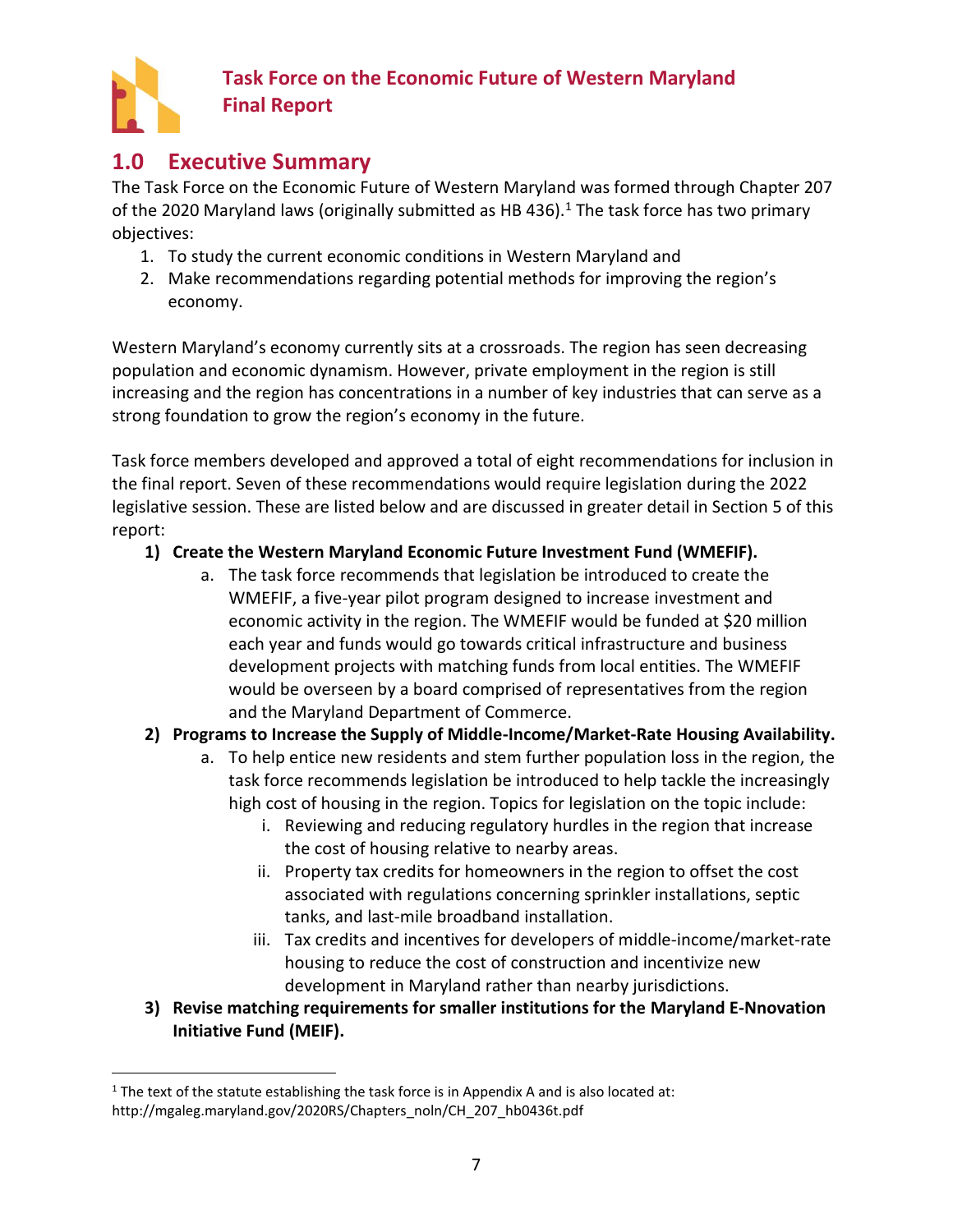

a. The task force recommends that legislation be introduced so that institutions with an annual unrestricted current funds budget of less than \$250 million only need to obtain a qualifying donation, pledge, or combination of donations and pledges of \$200,000 instead of the current level of \$500,000.

### **4) Allocate Additional Funding to Maintain State-Owned Lakes.**

a. The State of Maryland owns 16 lakes, many of which are located in Western Maryland. These lakes are economic engines for the surrounding areas. The Task Force on the Economic Future of Western Maryland recommends that the Governor add an additional line item of \$3 million per year to the Maryland Department of Natural Resources' budget in order to maintain state-owned lakes.

### **5) Support enactment of the Maryland Technology Infrastructure Pilot Program**

- a. The Task Force on the Economic Future of Western Maryland recommends that legislation be passed to establish a pilot program within TEDCO to:
	- i. support the region's innovation economy by incentivizing the development of advanced industry infrastructure and
	- ii. support the growth, attraction, and retention of early-stage innovationbased businesses in Western Maryland.

### **6) Provide funding for TEDCO's Rural Business Innovation Initiative (RBII)**

a. The Task Force on the Economic Future of Western Maryland recommends that the Governor include an appropriation of \$500,000 to fund the RBII, and that this funding be used to supplement, not supplant existing TEDCO funding.

### **7) Redefine the meaning of Qualifying Biomass and a Thermal Biomass System**

- a. Pending the outcome of a summer study on the topic, the Task Force on the Economic Future of Western Maryland supports efforts to amend that Maryland's Renewable Portfolio Standard (RPS) so that:
	- i. The definition of 'qualifying biomass' is updated to include wood products, including mill residues, silvicultural products, and natural wood wastes.
	- ii. The definition of a 'thermal biomass system' be updated to include qualifying biomass.

The Task Force on the Economic Future of Western Maryland also voted on and approved one recommendation that would not have associated legislation introduced during the 2022 legislative session. This recommendation is summarized below and described in more detail in Section 5 of this report.

- **1) Identify Ways to Enhance Recreation Opportunities and State-Owned Parks in Western Maryland** 
	- a. The Task Force on the Economic Future of Western Maryland understands that a shortage of personnel and funding limits the amenities that can be offered, reducing the quality of visitors' experiences. To this end, the Task Force on the Economic Future of Western Maryland urges the Maryland Department of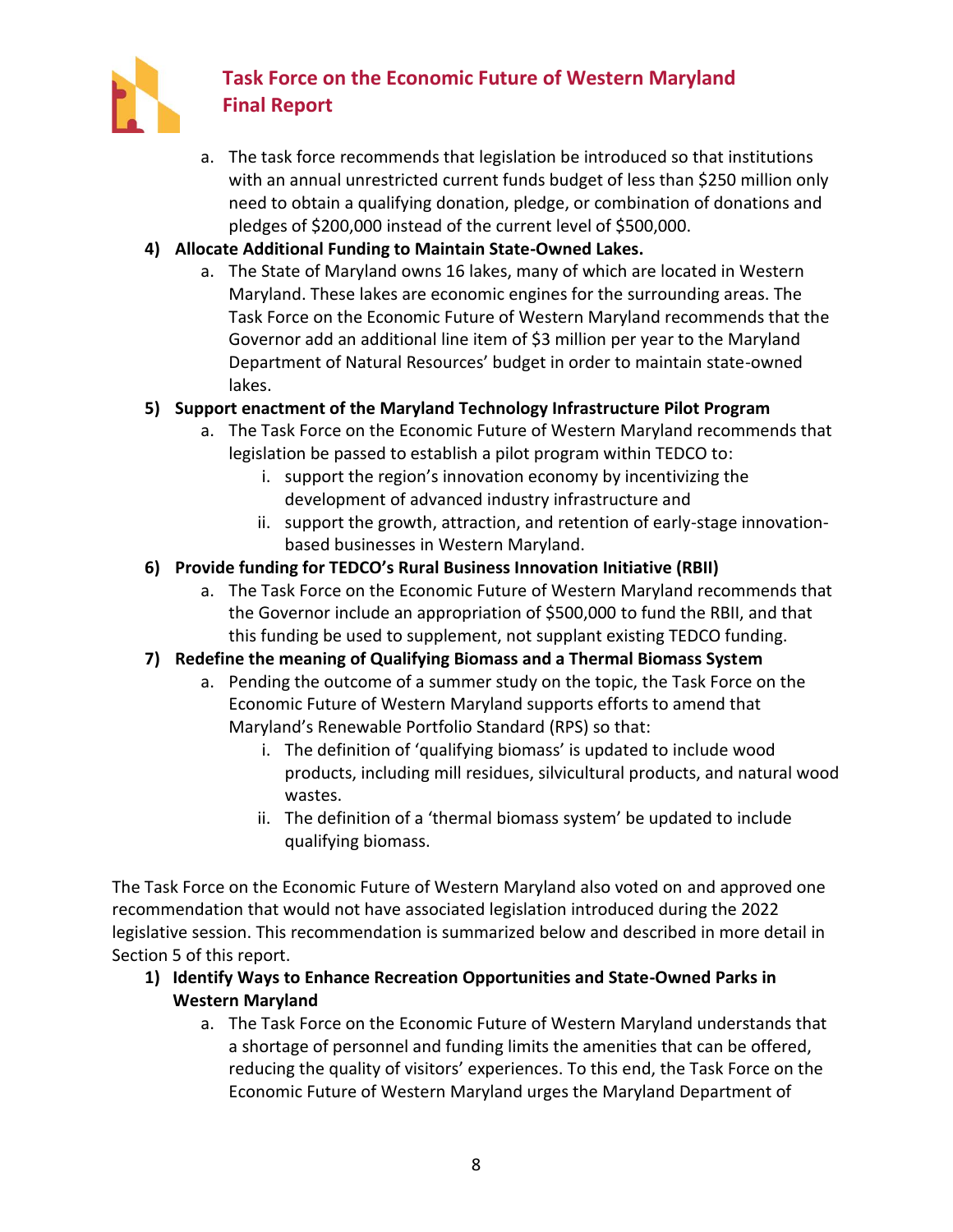

Natural Resources, other state agencies as appropriate, and relevant stakeholders to explore all possible options to enhance recreation opportunities and state-owned parks in Western Maryland. Options the task force recommends that state agencies consider include:

- i. Identify opportunities for new trails and rock climbing opportunities in Western Maryland.
- ii. Identify ways for public-private partnerships (P3s) to enhance the offerings within state parks.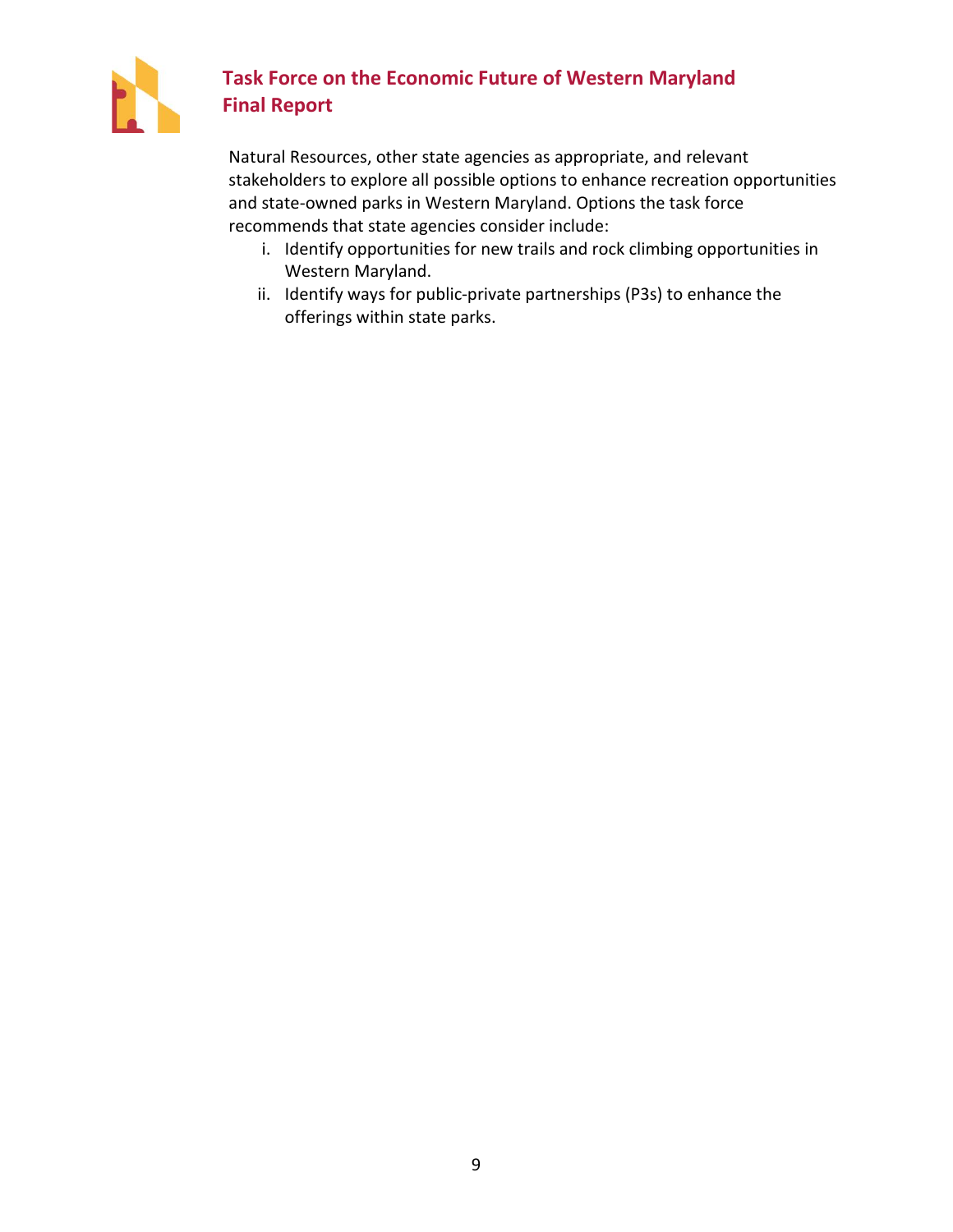

# <span id="page-10-0"></span>**2.0 Introduction**

The Task Force on the Economic Future of Western Maryland was formed through Chapter 207 of the 2020 Maryland laws (originally submitted as HB 436). <sup>2</sup> The task force has two primary objectives:

- 1. To study the current economic conditions in Western Maryland and
- 2. Make recommendations regarding potential methods for improving the region's economy.

While recommendations are not prescribed in the statute establishing the task force, suggested areas of focus include:

- 1. Opportunities to expand economic activity in technology-based industry,
- 2. Opportunities to strengthen tourism-related businesses in the region, and
- 3. Strategies to overcome barriers to the creation and expansion of new small businesses in the region.

The task force contains eleven members drawn from a number of key stakeholder groups in the region. The task force met twelve times to discuss the economic conditions in Western Maryland, the ongoing efforts of state agencies and other organizations in the region, and recommendations as contained in this final report. The task force met on:

- September 23, 2020;
- October 26, 2020;
- November 16, 2020;
- December 14, 2020;
- December 22, 2020;
- January 7, 2021;
- January 20, 2021;
- July 29, 2021;
- September 2, 2021;
- October 6, 2021;
- November 12, 2021; and
- December 2, 2021.

All meetings were open to the public and members of the public had the opportunity to comment at the end of each meeting. During the meetings, task force members heard from representatives of state agencies, including the Maryland Department of Commerce, the Maryland Department of Natural Resources, the Department of Housing and Community Development, and the Maryland Department of Transportation. In the fall and winter of 2020, task force members finalized recommendations for the interim report. Several of these legislation introduced during the 2021 legislative session. After the conclusion of the 2021

 $2$  The text of the statute establishing the task force is in Appendix A and is also located at: http://mgaleg.maryland.gov/2020RS/Chapters\_noln/CH\_207\_hb0436t.pdf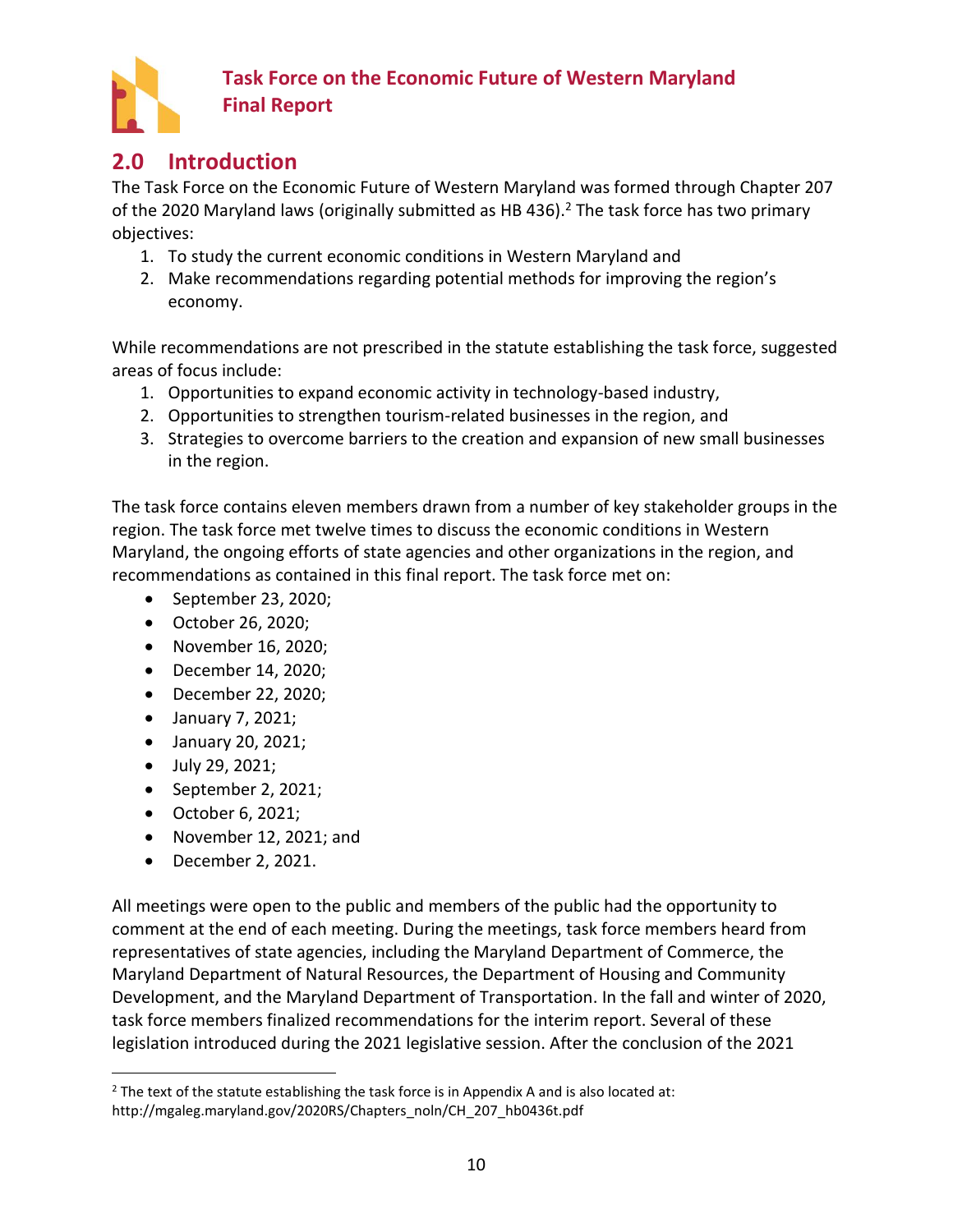

legislative session, task force members reconvened, heard from additional regional stakeholders, and finalized a list of eight recommendations to improve economic vitality in the region. These recommendations are discussed in detail in Section 5 of this report.

The remainder of this report is set up as follows:

- Section 3 presents data on Western Maryland's economy prior to COVID-19,
- Section 4 presents data on how Western Maryland's economy has fared during the pandemic and subsequent recovery,
- Section 5 contains initial recommendations voted on and approved by the task force,
- Section 6 concludes the interim report
- Appendix A contains the full text of the statute establishing the task force,
- Appendix B records recommendations from the task force's interim report not advanced in the final report, and

# <span id="page-11-0"></span>**3.0 Economic and Demographic Overview of Western Maryland Before COVID-19**

During the initial meetings of the task force on September 23 and October 16, 2020, the task force discussed economic and demographic data pertaining to Western Maryland. Despite Maryland's small size, each region of the state is unique, and Western Maryland is no exception. Western Maryland's economy has traditionally relied on different industries than the state as a whole, and it has experienced different trends in its population, workforce, and business climate. Therefore, relying on a one-size-fits-all approach to the region will likely not lead to desirable economic outcomes.

#### <span id="page-11-1"></span>**3.1 Western Maryland's Population**

Western Maryland's population has slowly but steadily declined over the past ten years. As shown i[n Figure 1](#page-12-0), the region's population in 2010 was nearly 253,000. However, by 2019, the region's population stood at 250,479, a loss of 2,348 residents.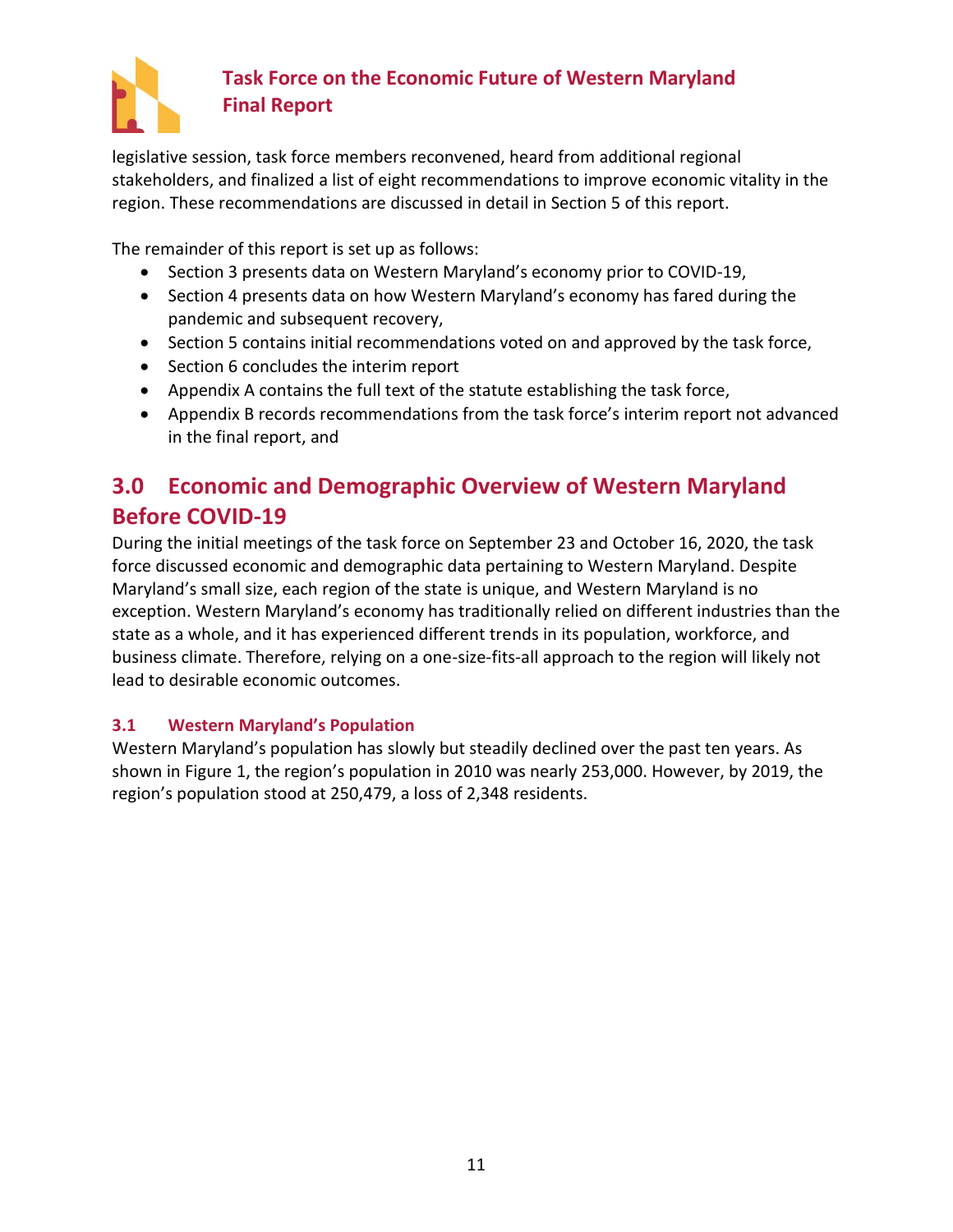



<span id="page-12-0"></span>**Figure 1: Total Population in Western Maryland, 2010 - 2019**

Source: US Census

Although Western Maryland's population decrease has been slight (total population has declined by 0.9 percent between 2010 and 2019), the region is trending in the opposite direction of the state which grew by 4.4 percent during the past decade. As [Figure 2](#page-12-1) illustrates, the three counties in Western Maryland have experienced different growth rates.

| Area                     | <b>Change in Population</b><br>2010 - 2019 | <b>Percent Change in Population</b><br>2010 - 2019 |
|--------------------------|--------------------------------------------|----------------------------------------------------|
| <b>Allegany County</b>   | -4,549                                     | $-6.1%$                                            |
| <b>Garrett County</b>    | $-1,127$                                   | $-3.7%$                                            |
| <b>Washington County</b> | 3,328                                      | 2.3%                                               |
| <b>Western Maryland</b>  | $-2,348$                                   | $-0.9%$                                            |
| Maryland                 | 257,035                                    | 4.4%                                               |
|                          |                                            |                                                    |

<span id="page-12-1"></span>**Figure 2: Population Change in Western Maryland by County, 2010 – 2019**

Source: US Census

Despite the region's overall growth being negative, Washington County added over 3,000 residents during the past decade for a growth rate of 2.3 percent. While positive, this growth rate is nearly half of the state's rate during the same time period. In contrast, Garrett County and Allegany counties had negative growth, with Allegany County losing over 4,500 residents, a growth rate of negative 6.1 percent.

Additionally, Western Maryland's population growth lags the state for every broad age cohort, as shown in [Figure 3](#page-13-0) below.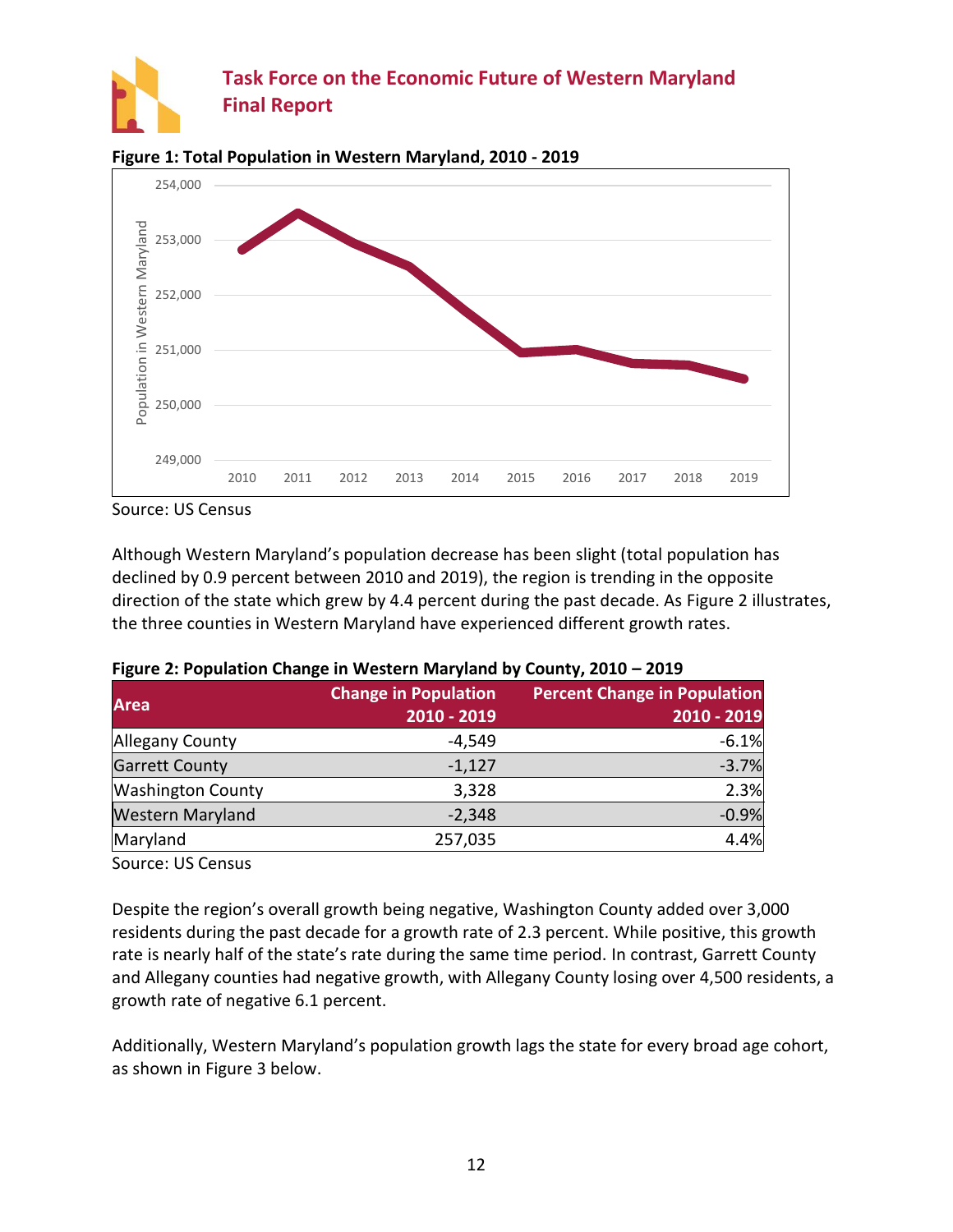



<span id="page-13-0"></span>**Figure 3: Population Growth by Age Cohort in Western Maryland and Maryland, 2010 – 2018**

Source: American Community Survey

[Figure 3](#page-13-0) presents two worrying trends for Western Maryland's economic future. First, population growth is weakest among those between the ages of 35 and 44. Between 2010 and 2018, the number of residents in this cohort declined by 16.2 percent according to data from the US Census' American Community Survey (ACS). These residents are critical to staffing local businesses and a shrinking share of this age cohort will make it harder to attract and retain employers. Additionally, the population that is growing fastest in Western Maryland is over the age of 65. Population in this cohort grew by 15.4 percent between 2010 and 2018, lower than the state's growth rate of 29.2 percent. A shrinking population where the balance is shifting away from prime-age workers and towards retirees is a difficult economic headwind for the region.

The region has experienced an increase in the number of younger workforce-aged residents (those between the ages of 25 and 34). The population of this cohort increased by 4.2 percent in the three counties between 2010 and 2018. Continuing to attract and then retain these residents can help increase the region's available workforce, making it more attractive for businesses looking to locate in Garrett, Allegany, or Washington counties.

Population is an important indicator in determining a region's economic vitality, which is why a shrinking population in Western Maryland is cause for concern. As shown in [Figure 4,](#page-14-0) negative shocks to employment and population can result in a negative feedback loop through two, related channels.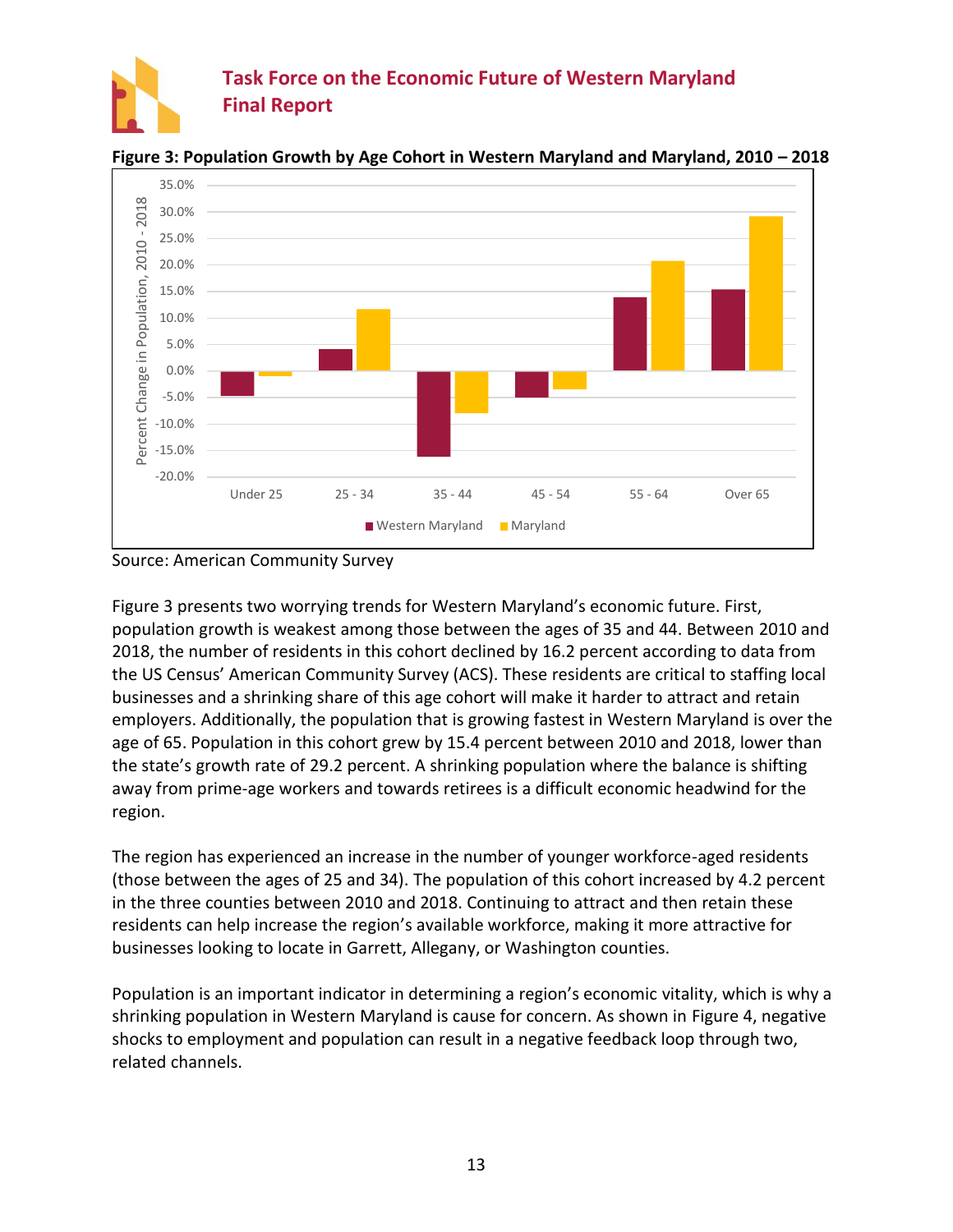

<span id="page-14-0"></span>**Figure 4: Economic Dynamism Feedback Loop**



As displayed in [Figure 4,](#page-14-0) a drop in population (as represented in the box in the center-bottom of the figure) can impact the region in two primary channels:

- 1) Local businesses in the area find it more difficult to attract qualified workers to fill vacancies and
- 2) Demand for goods and services in local businesses falls.

Each of these negative impacts in turn is likely to lead to further negative employment outcomes in the region. If a business has difficulty finding workers, it may be forced to leave the region and locate in another part of the state (or another state altogether) where an adequate supply of workers exists. Additionally, demand shocks can lead to negative employment outcomes. As residents leave an area, in many cases they take their purchasing power with them. This could mean fewer purchases at local businesses, including grocery stores, retail stores, restaurants, healthcare offices, and other businesses that rely on local residents. Reduced purchases and sales activity correspond to layoffs and, if demand falls enough, business closures.

Negative employment outcomes can result in a feedback loop because recently unemployed residents may leave in search of better employment opportunities. Feedback loops can be difficult to break; therefore, monitoring population and employment for signs of distress is critical to ensure that policy makers can act quickly to reverse negative outcomes. Fortunately, as [Figure 5](#page-15-1) shows, while Western Maryland has seen a slight decrease in total population, employment has risen in each of the three counties in the region, albeit at a slower pace than the state as a whole.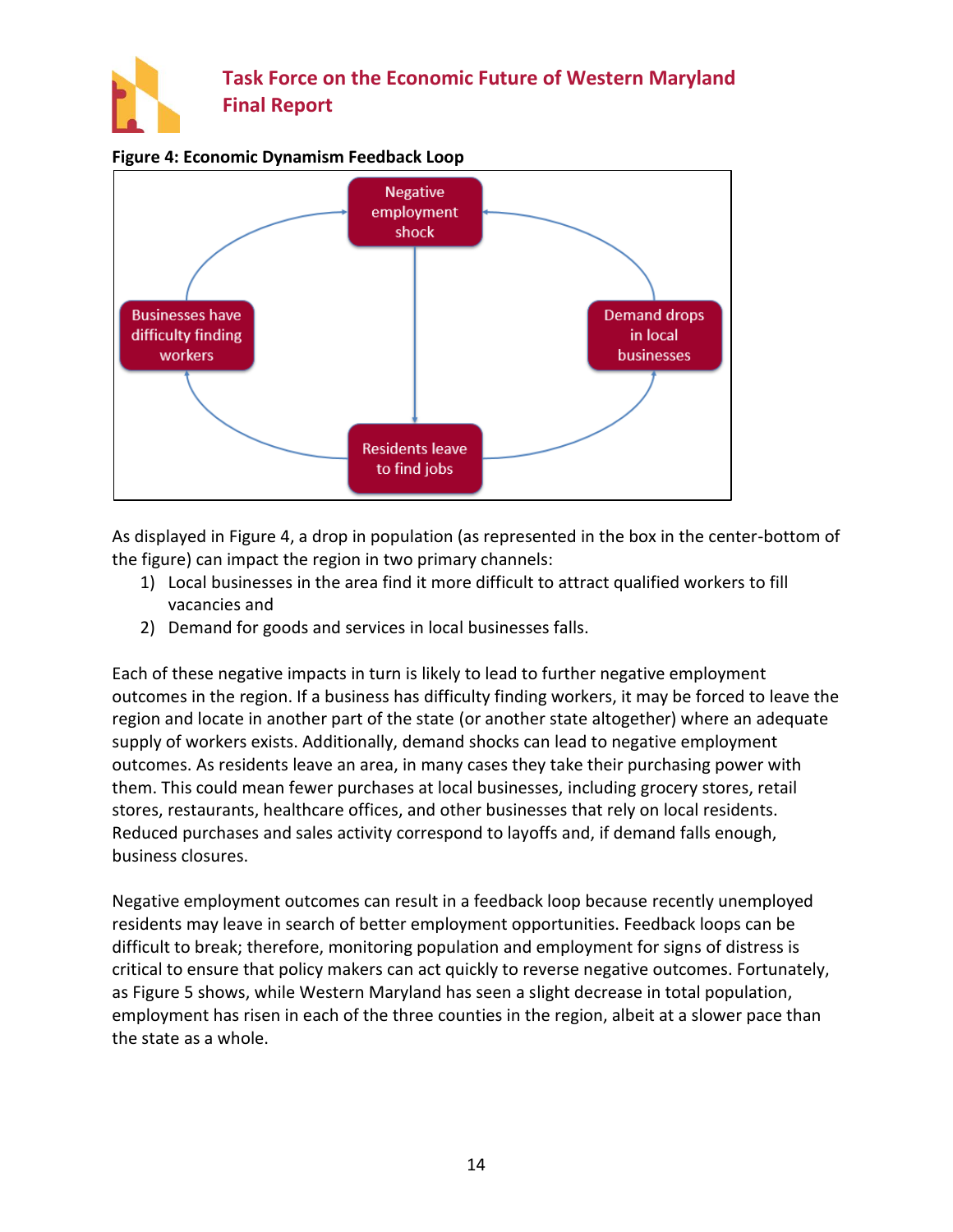



<span id="page-15-1"></span>**Figure 5: Percent Change in Private Employment, 2010 – 2019**

The increase in employment while population falls signals that the region is attracting workers who live outside the region. $3$  Finding ways to entice these workers to move to the area is essential to reversing the declines in population and further reducing the risks of a negative economic feedback loop impacting dynamism in the region.

### <span id="page-15-0"></span>**3.2 Economic Dynamism in Western Maryland**

Economic dynamism is an important characteristic of a thriving economy. New firms entering the market bring increased opportunities for growth and innovation. As these businesses succeed and expand, they serve as key drivers of employment growth. Efforts to increase economic dynamism in Western Maryland ensure that the economy will grow into the future. There are a number of ways to measure economic dynamism within a region; the simplest of which is to track the number of businesses over time in a region. As [Figure 6](#page-16-0) shows, the number of businesses has shrunk in Western Maryland in recent years, even while the total number of businesses in Maryland has increased.

Source: Bureau of Labor Statistics

 $3$  While an increase in the region's labor force participation rate can account for some of the increase, it is not enough to fully account for the difference between population and employment growth.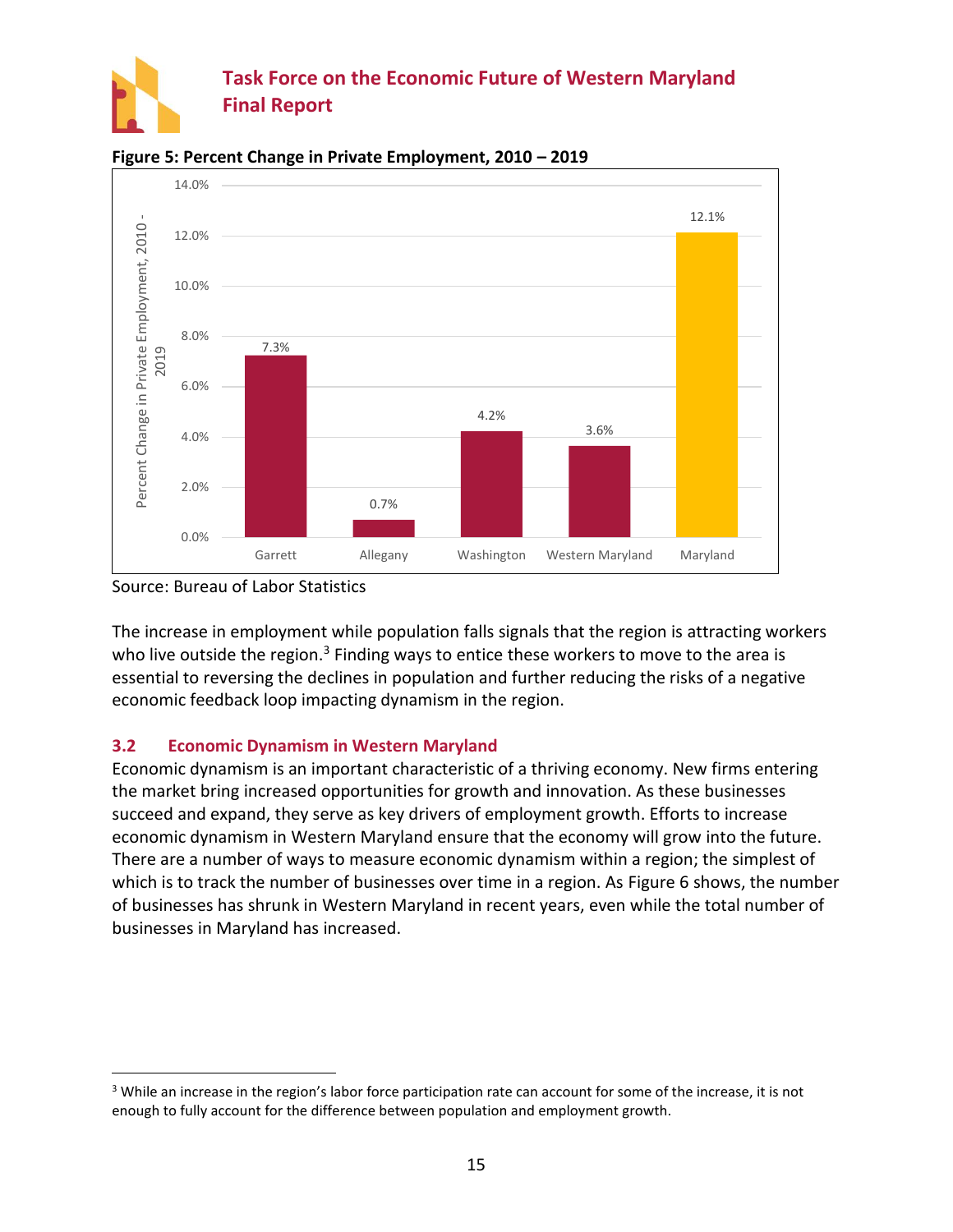



<span id="page-16-0"></span>**Figure 6: Percent Change in Total Number of Businesses, 2010 - 2018**

Source: US Census County Business Patterns

The steepest decline in the total number of establishments comes in Allegany County, where the total number of businesses dropped by 7.1 percent between 2010 and 2018. However, each of the three counties in Western Maryland experienced a drop in the total number of businesses. As noted previously i[n Figure 5,](#page-15-1) total private employment in the region has increased, which indicates that employment is becoming increasingly concentrated in larger businesses. This trend is further illustrated in [Figure 7](#page-17-0) which shows how the total number of businesses with fewer than five employees has changed between 2010 and 2018.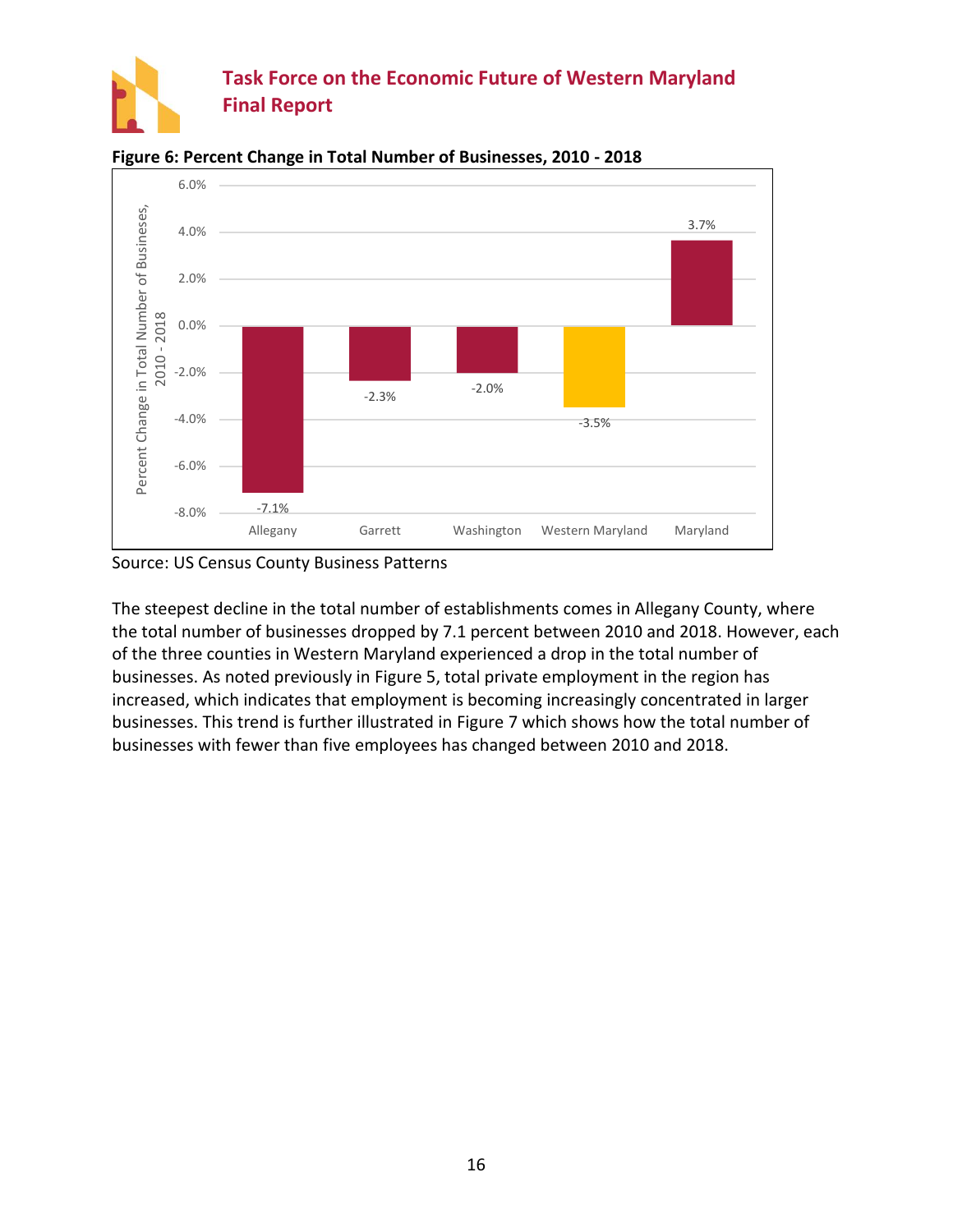

<span id="page-17-0"></span>



Source: US Census County Business Patterns

As seen in [Figure 7,](#page-17-0) the number of businesses with fewer than five employees fell by 7.9 percent in Western Maryland between 2010 and 2018. In contrast, the number of businesses employing fewer than five employees grew by 2.2 percent statewide during that same timeframe. The growth in small businesses statewide lagged the growth in total businesses, indicating that smaller businesses made up a smaller percentage of total businesses in 2018 than in 2010.

Another way to conceptualize economic dynamism is by examining the number of businesses by age cohort. [Figure 8](#page-18-1) illustrates how the proportion of younger businesses (establishments aged five or fewer years) has changed in Western Maryland and statewide between 2010 and 2018. In both Western Maryland and the state as a whole young businesses made up a smaller percentage of total businesses in 2018 as compared to 2010. Although the proportion is smaller in Western Maryland than statewide, the trend over time is similar for the two regions.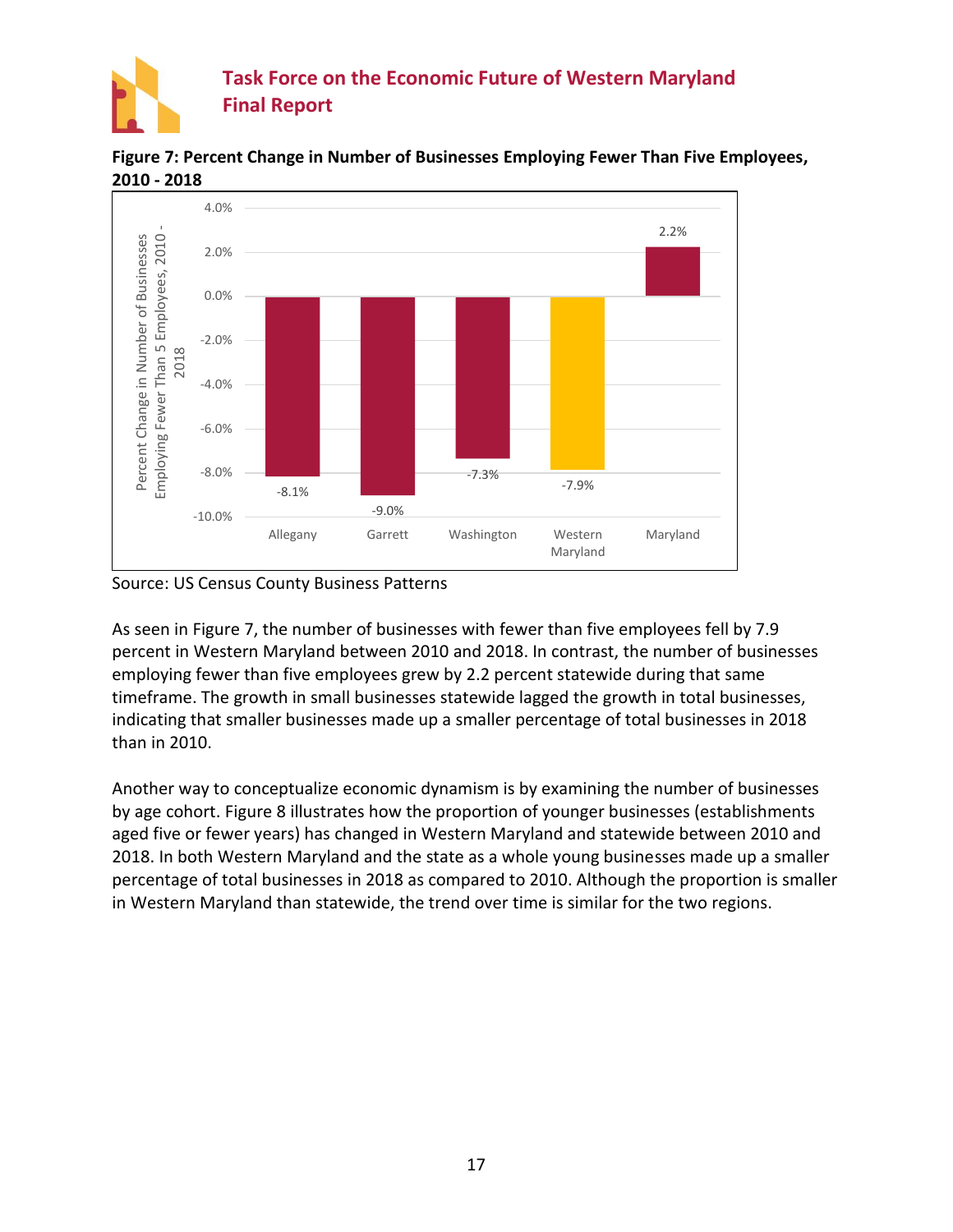



<span id="page-18-1"></span>**Figure 8: Proportion of Establishments Aged Five or Fewer Years, 2010 – 2018**

Source: US Census Business Dynamics Statistics

When considering strategies for economic development in Western Maryland, policy proposals that encourage the formation and success of new and small businesses can help increase economic dynamism in the region to more closely align with statewide levels.

#### <span id="page-18-0"></span>**3.3 Western Maryland's Key Economic Clusters**

Western Maryland's economic future depends in part on the industries currently present in the region. These industries indicate the region's competitive advantages and what avenues for growth may exist. These industries also reflect the skills and qualifications of the region's workforce and provide insight for policymakers as to how prepared the workforce is to power target industries of the future.

There are a number of ways to examine the industries present in an area and how concentrated those industries are in a certain area. This report uses industry clusters developed and defined through the US Cluster Mapping Project, a collaboration of the Harvard Business School, US Department of Commerce, and the US Economic Development Administration.<sup>4</sup> Industry clusters use granular industries as defined by six-digit NAICS (North American Industrial Classification System) codes and then group related industries together into subclusters. These subclusters can in turn be aggregated into clusters. Industry clusters differ from higher-level aggregations of NAICS codes (e.g., examining 3- or 4-digit NAICS codes). Industry clusters have two advantages over simply considering NAICS codes:

1. Industry clusters are defined so as to separate 'local' and 'traded' industries. Generally, local industries sell their goods locally while traded industries sell their goods outside the target region.

<sup>4</sup> More detail on the US Cluster Mapping Project may be found at: http://clustermapping.us/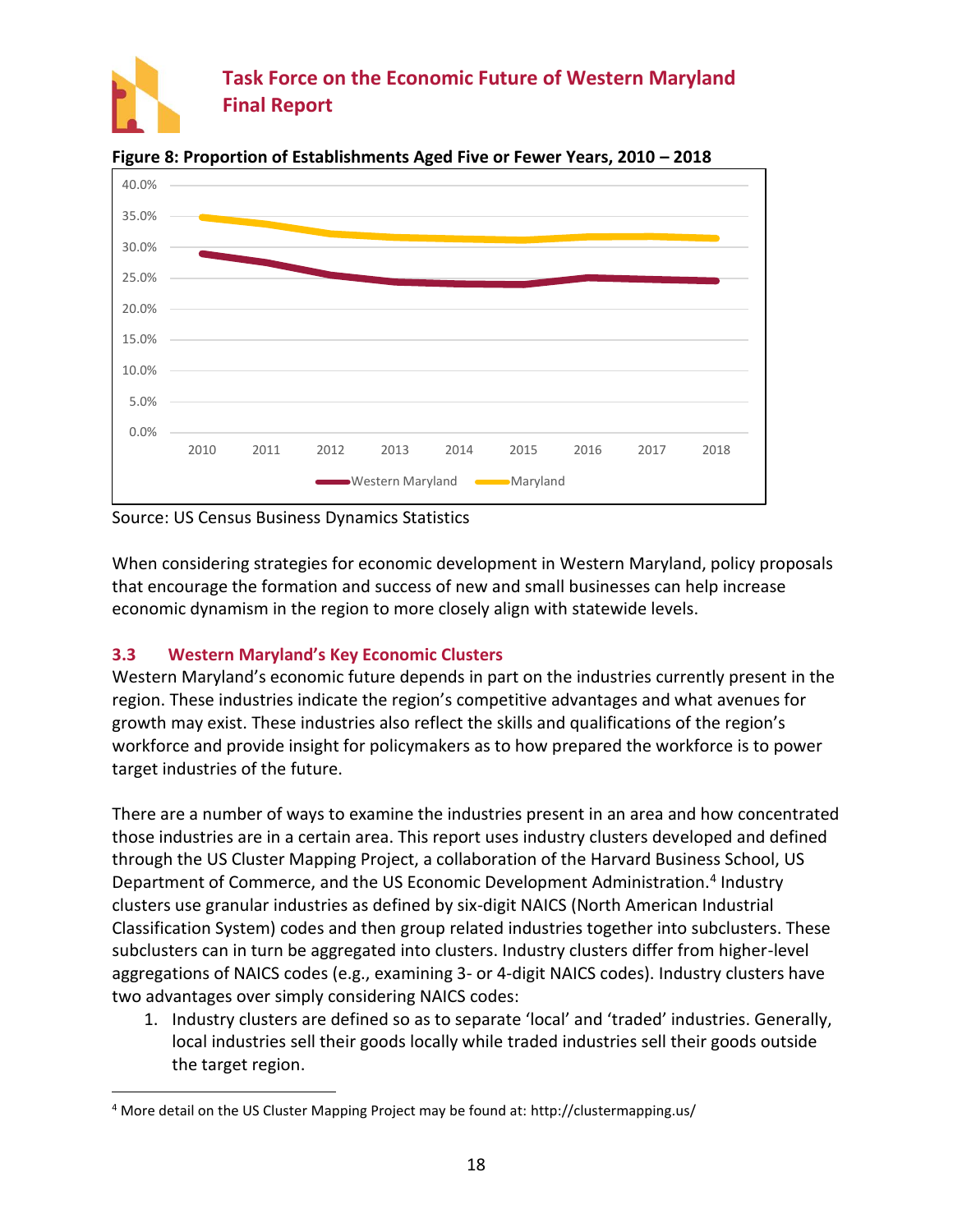

2. Industries within a cluster are grouped together by how often industries generally locate near each other, how much they rely on similar occupations, and the use of goods and services from other industries in the cluster as inputs in their processes.

To measure how concentrated an industry cluster is in Western Maryland, this analysis makes use of location quotients. Location quotients are a simple ratio that measure the percent of a region's employment in an industry relative to the percent of a comparison region's employment in that industry. The value of the location quotient then informs how concentrated an industry is in the region:

- If the location quotient is greater than one, the industry is **more concentrated** in the target region than in the comparison region;
- If the location quotient equals one, the industry is **as concentrated** in the target region as in the comparison region; and
- If the location quotient is less than one, the industry is **less concentrated** in the target region than in the comparison region.

Due to normal variations, it is rare that a location quotient is equal to exactly one. Therefore, location quotients above 1.2 generally indicate a higher level of concentration than might otherwise be expected. Industries with a location quotient of above 1.2 generally indicate that the region has a competitive advantage for that industry, and signal the need to do further analysis to understand how to use that industry to position the region.

[Figure 9](#page-19-0) presents the ten industry clusters in Western Maryland with the highest location quotient relative to the nation as a whole. That is, these clusters are more heavily concentrated in Western Maryland than we would expect given national employment patterns.

| <b>Cluster Name</b>                              | <b>Average</b><br><b>Annual</b><br><b>Employment</b> | <b>US Based</b><br>Location<br><b>Quotient</b> | <b>Average Wage</b> |
|--------------------------------------------------|------------------------------------------------------|------------------------------------------------|---------------------|
| <b>Recreational and Small Electric Goods</b>     | 819                                                  | 6.42                                           | \$40,386            |
| <b>Coal Mining</b>                               | 247                                                  | 6.31                                           | \$78,811            |
| Furniture                                        | 1,131                                                | 4.22                                           | \$38,797            |
| <b>Production Technology and Heavy Machinery</b> | 1,926                                                | 2.78                                           | \$77,226            |
| Local Logistical Services                        | 4,651                                                | 2.48                                           | \$44,397            |
| Paper and Packaging                              | 524                                                  | 2.02                                           | \$92,692            |
| <b>Financial Services</b>                        | 2,724                                                | 1.93                                           | \$64,520            |
| <b>Printing Services</b>                         | 583                                                  | 1.88                                           | \$54,107            |
| Apparel                                          | 160                                                  | 1.72                                           | \$31,787            |
| <b>Textile Manufacturing</b>                     | 229                                                  | 1.63                                           | \$46,773            |

#### <span id="page-19-0"></span>**Figure 9: Top Ten Western Maryland Industry Clusters by Location Quotient, 2019**

Sources: Bureau of Labor Statistics, US Cluster Mapping Project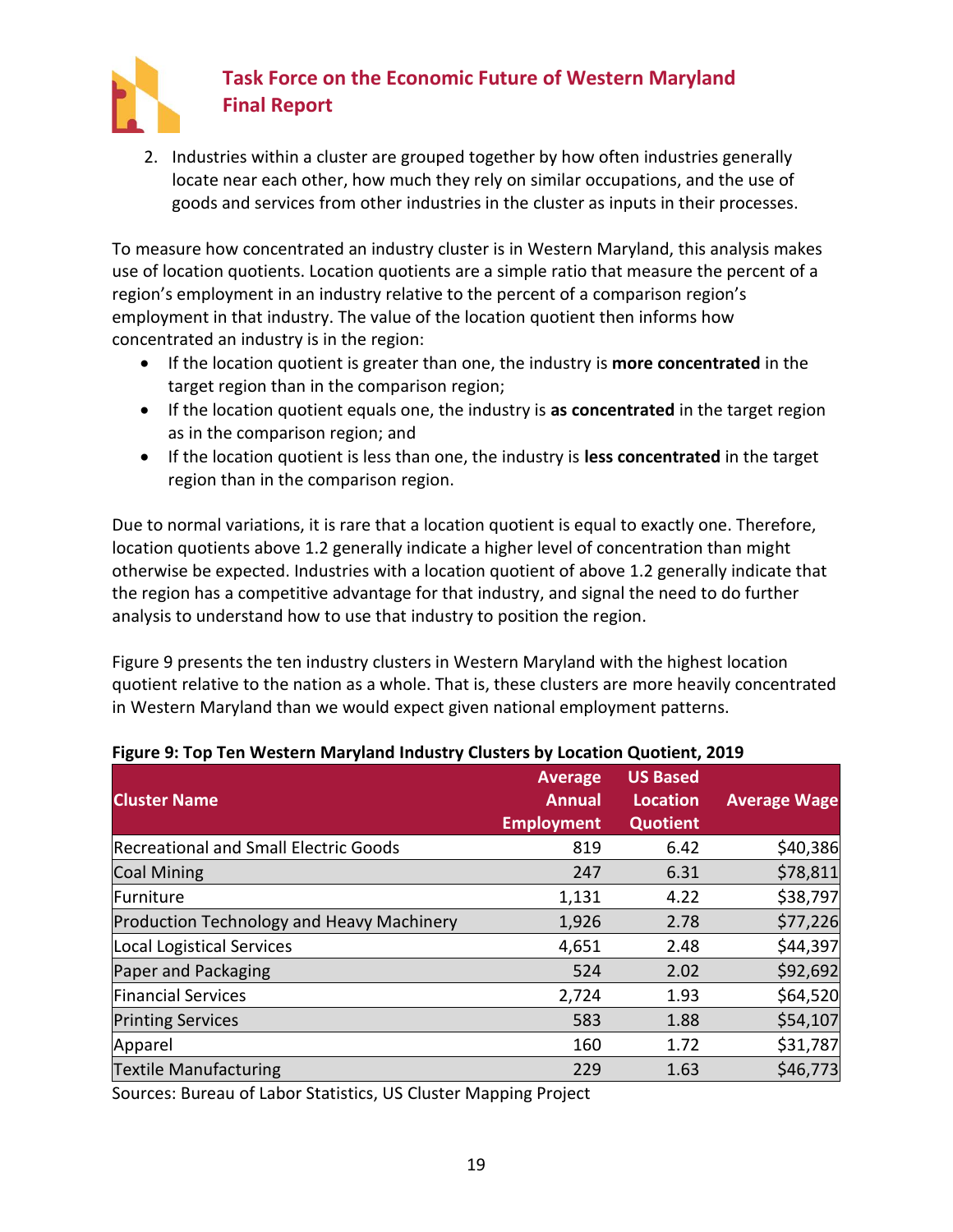

As seen in [Figure 9](#page-19-0), the top ten clusters in Western Maryland showcase the region's strengths. Many of the sectors relate back to manufacturing. Manufacturing is a target industry in each of the county's economic development plans, and the table above provides a number of key specializations within the broader definition. [Figure 9](#page-19-0) also illustrates the importance of logistics and finance, two areas of strategic focus for Washington County.

The statute establishing the task force (the full text of the statute is located in Appendix A) identifies a number of key areas of focus[. Figure 10](#page-20-1) presents the clusters identified in the statute along with current employment, the current location quotient for the cluster, and the average wage.

### <span id="page-20-1"></span>**Figure 10: Key Statistics for Industry Clusters Outlined in Statute Establishing Task Force, 2019**

| <b>Cluster Name</b>                                  | <b>Average Annual</b><br><b>Employment</b> | <b>Location</b><br><b>Quotient</b> | <b>Average</b><br><b>Wage</b> |
|------------------------------------------------------|--------------------------------------------|------------------------------------|-------------------------------|
| <b>Production Technology and Heavy Machinery</b>     | 1,926                                      | 2.78                               | \$77,226                      |
| <b>Local Logistical Services</b>                     | 4,651                                      | 2.48                               | \$44,397                      |
| <b>Electric Power Generation and Transmission</b>    | 158                                        | 1.29                               | \$100,774                     |
| <b>Hospitality and Tourism</b>                       | 2,212                                      | 0.94                               | \$21,733                      |
| Distribution and Electronic Commerce                 | 3,476                                      | 0.81                               | \$42,965                      |
| Transportation and Logistics                         | 861                                        | 0.67                               | \$46,467                      |
| Aerospace Vehicles and Defense                       | 260                                        | 0.55                               | \$113,655                     |
| <b>Business Services</b>                             | 3,218                                      | 0.49                               | \$57,309                      |
| Information Technology and Analytical<br>Instruments | 157                                        | 0.16                               | \$47,799                      |
| Biopharmaceuticals                                   | 4                                          | 0.02                               | \$3,747                       |

Sources: Bureau of Labor Statistics, US Cluster Mapping Project

As shown in [Figure 10,](#page-20-1) the industries identified in the statute represent both established strengths of the region and the region's aspirations. Three clusters have a location quotient above 1.2 and signal a competitive advantage. Two clusters have location quotients in line with national averages (location quotient between 0.8 and 1.2), while five clusters are less concentrated in the region than national employment patterns might suggest. It is important to note that these location quotients are not equal in each of the three counties. For example, employment in Hospitality and Tourism is more concentrated in Garrett and Allegany counties than in Washington County. It is important to consider county-specific trends and employment patterns even when focusing on the economic outlook of the entire region.

### <span id="page-20-0"></span>**4.0 Western Maryland's Economy During COVID-19**

COVID-19 has disrupted Maryland's economy in an unprecedented fashion, and Western Maryland is no exception. As shown i[n Figure 11](#page-21-0), Western Maryland's non-seasonally adjusted unemployment rate spiked to 10.9 percent in April 2020. As of October 2021, Western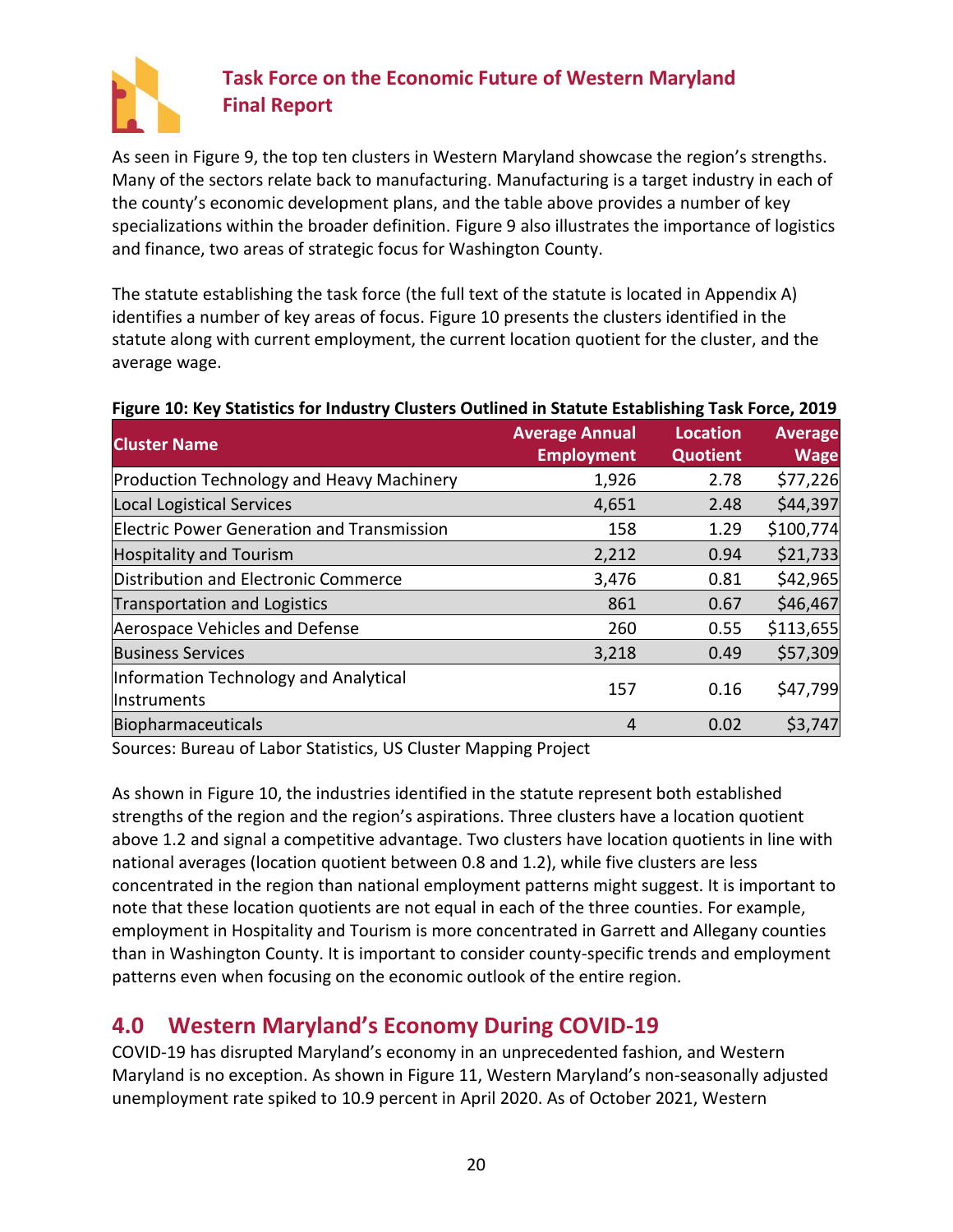

Maryland's non-seasonally adjusted unemployment rate was 4.9 percent. This rate is similar in level to the unemployment rates pre-pandemic. For example, the unemployment rate in February 2020 was 4.5 percent.



<span id="page-21-0"></span>

However, a recovered unemployment rate does not mean Western Maryland's economy has fully recovered from the pandemic. The unemployment rate can vary for two reasons:

- 1. A change in the number of unemployed residents of a region or
- 2. A change in the overall labor force in a region.

The labor force is not the entire population but rather those residents of a region who are either working or who are unemployed but actively seeking work. Those workers who do not have a job but do not want one are not captured. These workers may include students, retirees, parents staying home to care for children, or workers who would like a job but have become discouraged and have stopped actively looking. During the region's recovery from COVID-19, the labor force has contracted as many people have opted not to actively look for work. This is due to a variety of reasons including concerns over the virus, parents opting to remain home with children during remote schooling, and early retirements. As [Figure 12](#page-22-0) illustrates, the labor force in Western Maryland contracted in the spring and summer of 2020, reaching a low in September 2020. Since then, the labor force has steadily grown but remains below prepandemic levels.

Source: Bureau of Labor Statistics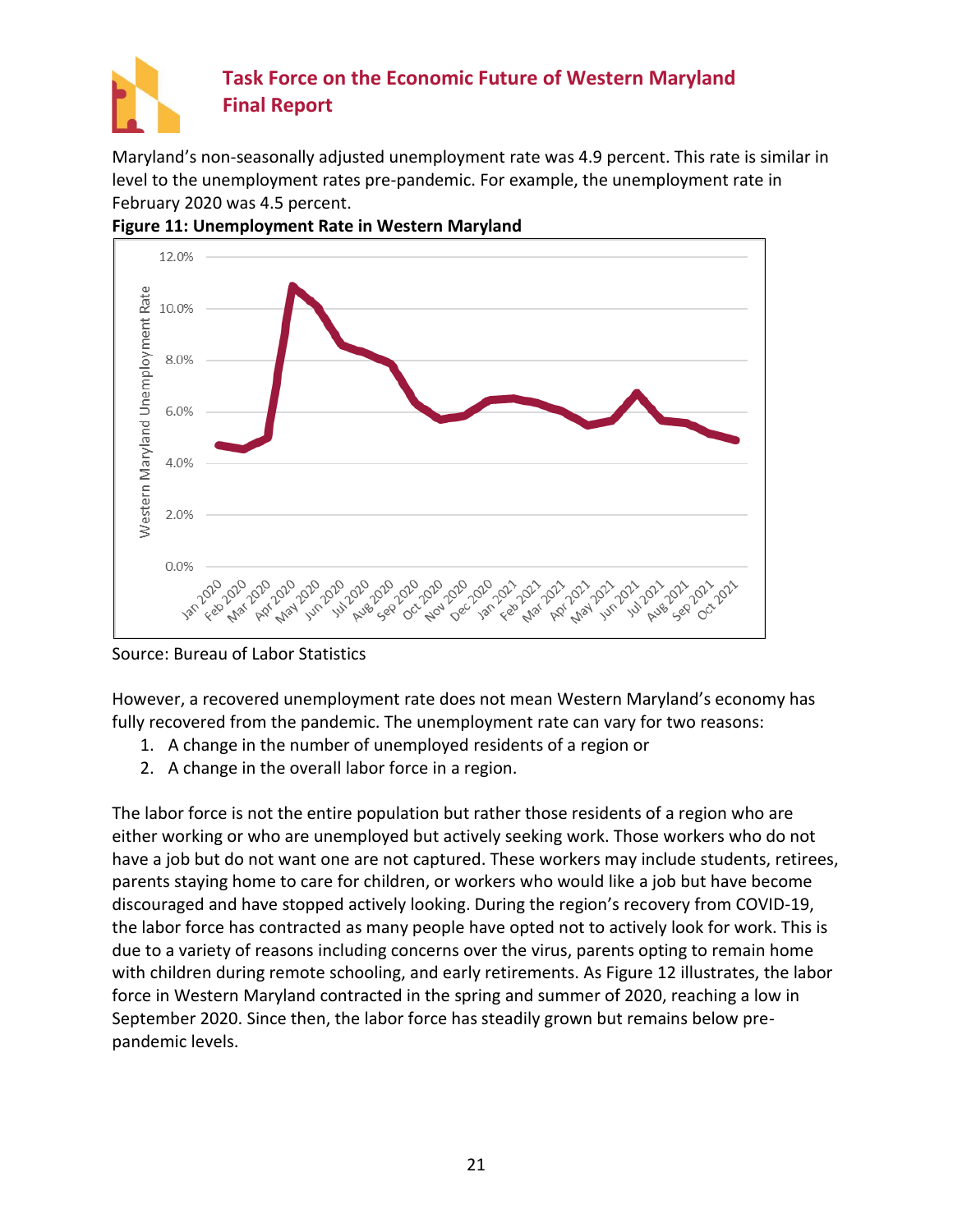

<span id="page-22-0"></span>



Source: Bureau of Labor Statistics

Over the past two years, COVID-19 has led to a number of changes to how companies do business, and many of these changes are likely to persist. One such trend is the increase in remote work. As COVID-19 spread across the country in the spring of 2020, many companies switched to operating remotely. While these initial work arrangements were not initially intended to be permanent, there is a growing consensus that the number of workers teleworking will remain elevated after the pandemic. This raises two important questions for Western Maryland:

- 1) What proportion of workers are eligible to work remotely in the region?
- 2) What implications does the increased prevalence of remote work have for future growth in the region?

The proportion of workers eligible to telework varies across the state. In Central Maryland and the suburbs of Washington DC, a large number of jobs in the Professional, Scientific, and Technical Services industry means more workers can work from home. However, employment in Western Maryland is more concentrated in industries such as manufacturing, tourism, or natural resources that cannot be done remotely. This is part of why the region's unemployment rate was higher than the state's rate in April and May. [Figure 13](#page-23-1) illustrates how the proportion of workers eligible to work remotely varies by region of the state. In Western Maryland, 25.5 percent of private sector workers can work remotely.<sup>5</sup> In contrast, 34.8 percent of workers in

<sup>5</sup> This calculation is based on 2019 QCEW data and telework eligibility definitions at the 3-digit NAICS code level from a June 2020 paper by Jonathan Dingel and Brent Neiman available at: https://bfi.uchicago.edu/workingpaper/how-many-jobs-can-be-done-at-home/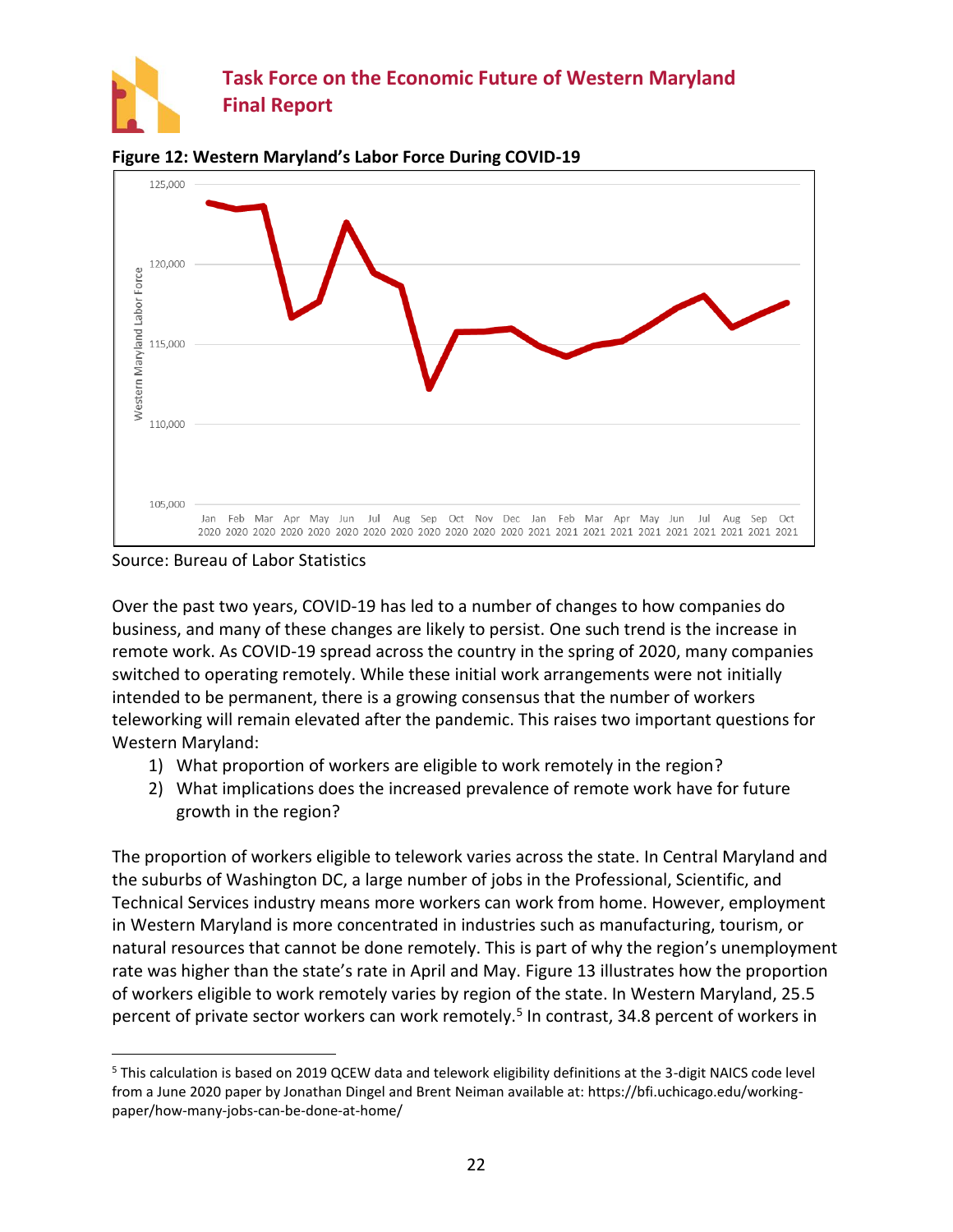

Central Maryland and 35.1 percent of workers in the Washington DC suburbs can work remotely.

<span id="page-23-1"></span>**Figure 13: Percent of Private-Sector Workers Eligible to Work Remotely**





The increase in remote work presents an opportunity for Western Maryland, among other regions of the state. If workers do not need to make a daily commute, or any commute at all, they may choose to move to an area with a lower cost of living and high quality of life. As such, Western Maryland is well positioned to take advantage of a potential influx of new residents. Policies designed to increase housing supplies, high-speed internet access, high-quality quality parks and other outdoor recreation spaces, and vibrant downtown and community spaces will help ensure that the region is able to benefit from a potential increase in new residents who work remotely.

### <span id="page-23-0"></span>**5.0 Recommendations**

After reviewing information on Western Maryland's current economic situation, discussing ongoing efforts and priorities with representatives from state agencies, and conducting conversations with other stakeholders, members of the task force drafted recommendations on ways to improve Western Maryland's economy. A total of 14 recommendations were included in the task force's interim report submitted in February 2021. After submission of the interim report, the task force met another five times. During these meetings, task force members solicited input from additional regional stakeholders. Based on this input and experiences during the 2021 legislative session, the task force voted on and approved a list of eight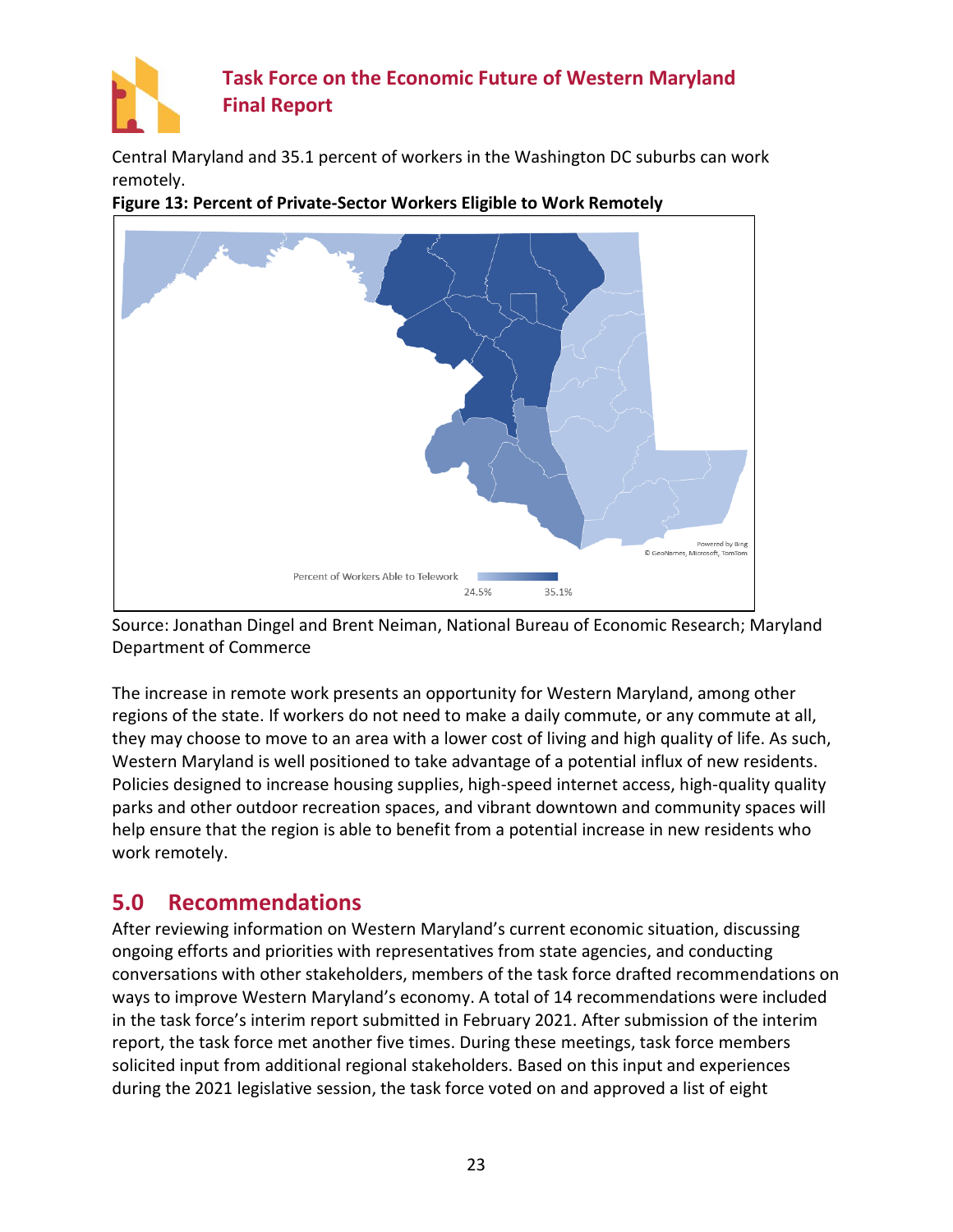

measures for inclusion in the final report. Of these measures, the task force recommends legislation be passed for seven of them. Several recommendations from the interim report are not included here. These measures are recorded in Appendix B.

#### <span id="page-24-0"></span>**5.1 Recommendations Requiring Legislation During the 2022 Legislative Session**

This subsection contains the seven recommendations the task force approved that would require legislation. These recommendations would ideally be passed during the 2022 legislative session.

The recommendations in this section were voted on and approved during the December 2, 2021 meeting of the task force as recorded in the figure below.

#### **Figure 14: Votes by Task Force Members During December 2, 2021 Meeting on Recommendations Requiring Legislation**

| <b>Member</b>         | TFA-1                 | TFA-2                 | TFA-3                 | TFA-4                 | TFA-5                 | TFA-6                 | TFA-7                 |
|-----------------------|-----------------------|-----------------------|-----------------------|-----------------------|-----------------------|-----------------------|-----------------------|
| Senator<br>Edwards    | Yes                   | Yes                   | Yes                   | Yes                   | Yes                   | Yes                   | Yes                   |
| Delegate Buckel       | Yes                   | Yes                   | <b>Yes</b>            | <b>Yes</b>            | <b>Yes</b>            | <b>Yes</b>            | Yes                   |
| Al Delia              | Yes (in<br>absentia)  | Yes (in<br>absentia)  | Yes (in<br>absentia)  | Yes (in<br>absentia)  | Yes (in<br>absentia)  | Yes (in<br>absentia)  | Yes (in<br>absentia)  |
| Jack Schammel         | Yes                   | <b>Yes</b>            | <b>Yes</b>            | Yes                   | Abstain               | Abstain               | Yes                   |
| Shelley<br>McIntire   | <b>Not</b><br>Present | Not<br>Present        | <b>Not</b><br>Present | <b>Not</b><br>Present | Not<br>Present        | <b>Not</b><br>Present | <b>Not</b><br>Present |
| Commissioner<br>Shade | <b>Not</b><br>Present | <b>Not</b><br>Present | <b>Not</b><br>Present | <b>Not</b><br>Present | <b>Not</b><br>Present | <b>Not</b><br>Present | <b>Not</b><br>Present |
| Commissioner<br>Cline | Yes                   | Yes                   | Yes                   | Yes                   | Yes                   | Yes                   | <b>Yes</b>            |
| Paul Frey             | Yes                   | <b>Yes</b>            | <b>Yes</b>            | Yes                   | <b>Yes</b>            | Yes                   | <b>Yes</b>            |
| Juli McCoy            | <b>Yes</b>            | <b>Yes</b>            | Yes                   | <b>Yes</b>            | Yes                   | <b>Yes</b>            | Yes                   |
| Jim Hinebaugh         | Yes                   | Yes                   | <b>Yes</b>            | Yes                   | Yes                   | <b>Yes</b>            | <b>Yes</b>            |
| Andrew Sargent        | Abstain               | Abstain               | Abstain               | Abstain               | Abstain               | Abstain               | Abstain               |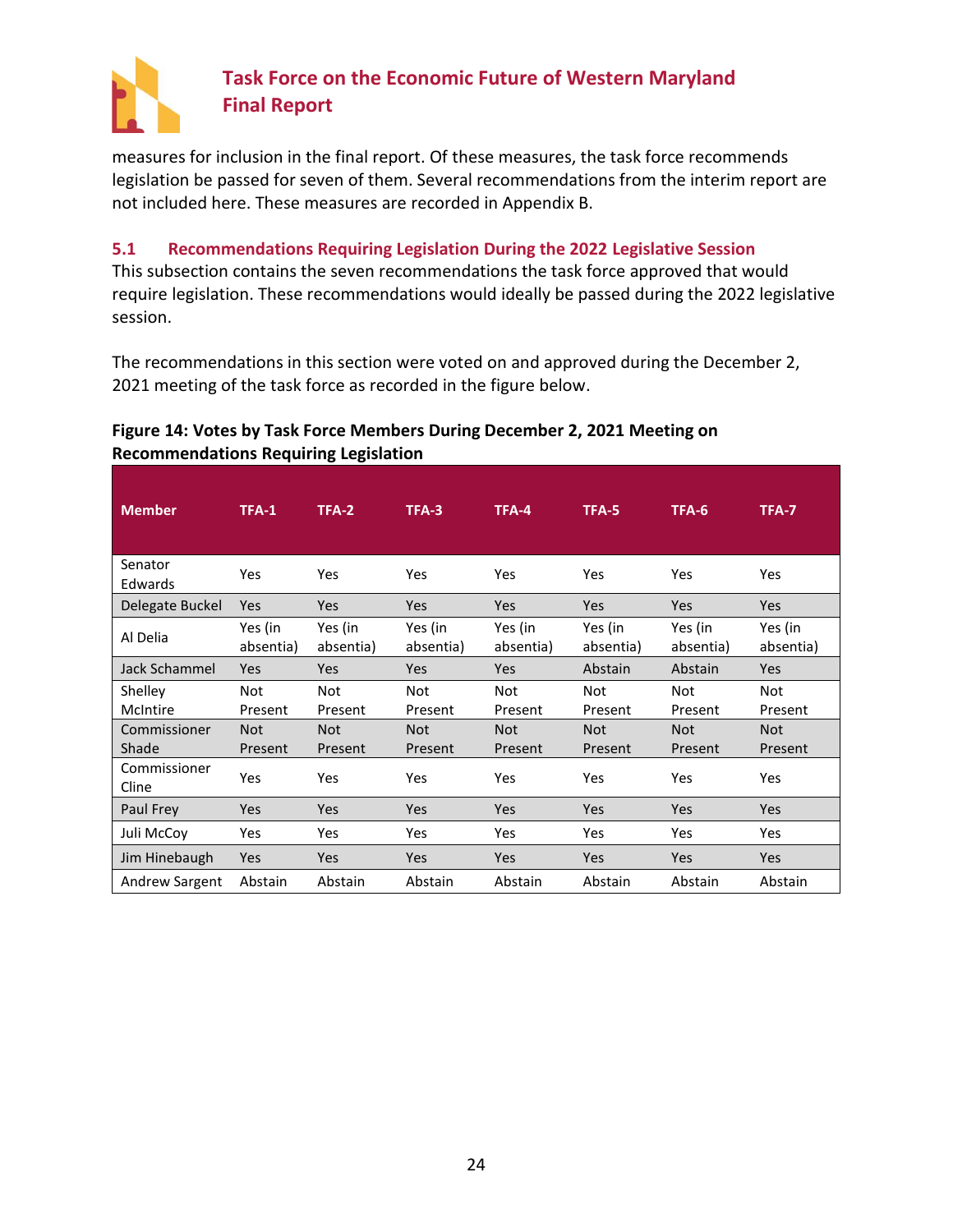

#### <span id="page-25-0"></span>**TF-A1: The Creation of the Western Maryland Economic Future Investment Fund**

The Task Force on the Economic Future of Western Maryland recommends legislation be introduced to create a new program to spur economic development in Western Maryland (Garrett, Allegany, and Washington Counties). The program, the Western Maryland Economic Future Investment Fund (WMEFIF) will be set up as follows:

- The WMEFIF will run for an initial pilot period of five years.
- Each fiscal year, the Governor will allocate \$20 million to fund the WMEFIF.
	- $\circ$  If any money remains unallocated at the end of the fiscal year, it is carried over and does not impact the budget allotment for the next fiscal year.
- The WMEFIF will receive oversight through an eleven-person board set up as follows:
	- $\circ$  One (1) representative from the Maryland Department of Commerce who will act as chair of the oversight body,
	- o One (1) county commissioner from each county,
	- $\circ$  One (1) representative from an economic development organization in each county as appointed by the county's commissioners,
	- o One (1) representative from each county's chamber of commerce, and
	- $\circ$  One (1) representative from the Maryland Municipal League that would represent the three counties.
	- $\circ$  The Tri County Council of Western Maryland will provide support staff to the WMEFIF board.
- Projects eligible for funding through the program will include:
	- o Capital Infrastructure Projects:
		- **EXPLO Infrastructure projects must be linked to economic development as** approved by the WMEFIF board.
		- The county the project is located in, another local entity, a private business, or a combination thereof must match 20% of the amount approved by the WMEFIF board.
	- o Business Development Projects:
		- This category includes, but is not limited to, capital grants/loans, funding for downtown/area revitalization, small business tourism grants/loans, and other items not related to capital infrastructure and as approved by the WMEFIF board.
		- The county the project is located in, another local entity, a private business, or a combination thereof must match 10% of the amount approved by the WMEFIF board.
- To receive funding, projects must lead to improved economic conditions in Western Maryland. This may be shown through metrics delineated in the legislation and implemented by the oversight board that include, but are not limited to:
	- o Created/retained jobs,
	- o Number of new/retained businesses,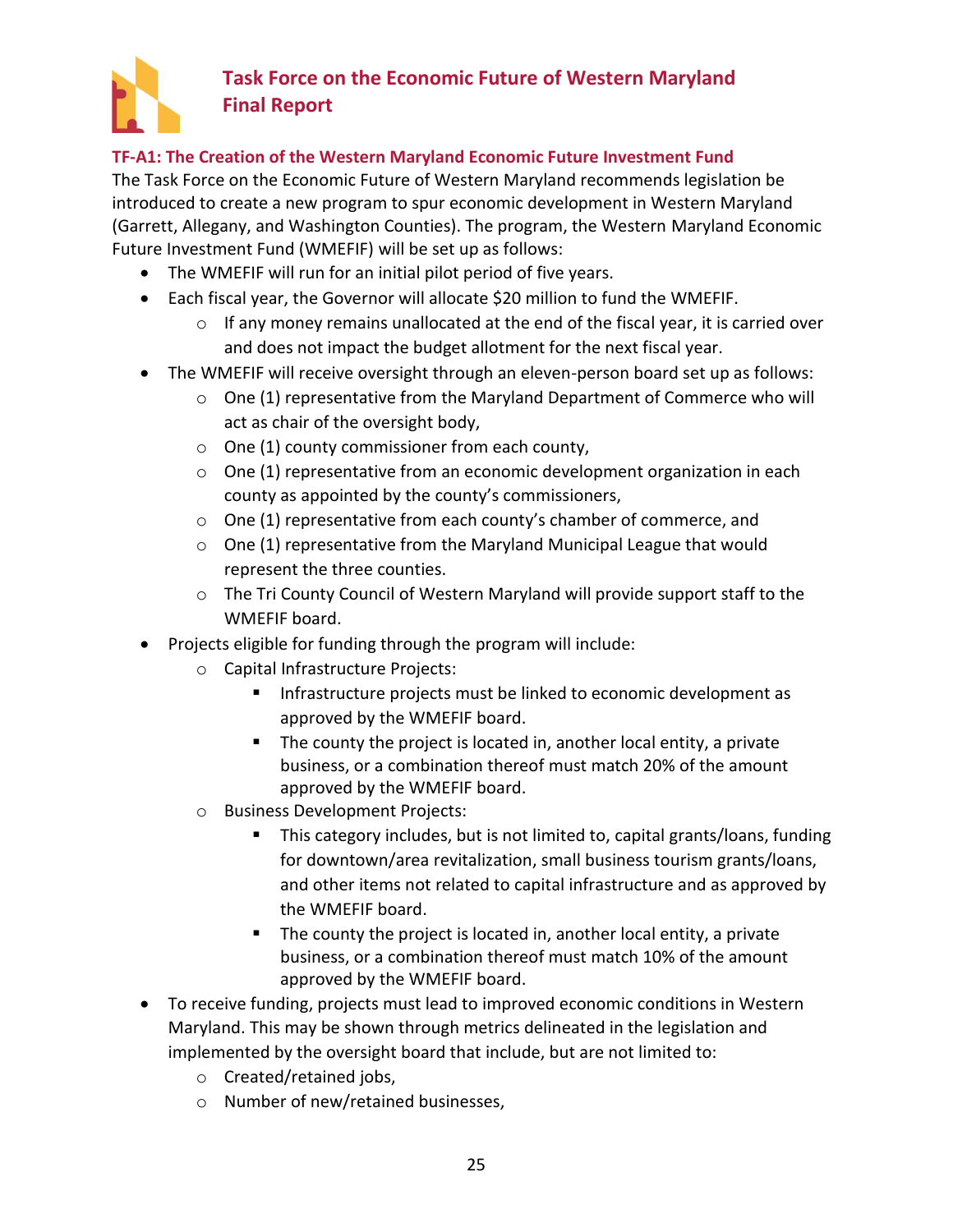

- o Increased wages, or
- o New state and local tax revenue.
- Funding can be structured as a grant or loan. Payments on loans will be paid back to the WMEFIF to allow for further funding opportunities.
- Each county or other local entity within the three county area will present potential projects to the WMEFIF board and the board will vote on whether to approve each project.
- Each year, the WMEFIF board shall generate an annual report that details:
	- o The number of new projects funded that year by county;
	- o The number of completed projects that year by county;
	- o The number of ongoing projects by county;
	- o For each project, the amount of funding provided by the WMEFIF;
	- o For each project, relevant economic metrics; and
	- o For each project, the progress made or outstanding.
- If the WMEFIF board determines that insufficient progress has been made after a project receives funding, or that a project did not sufficiently deliver on its promises, the board will be able to claw back the award.
- For any given project, The WMEFIF does not replace existing funding opportunities from other state programs. Instead, the WMEFIF serves to enhance existing economic development opportunities and resources in the region.

### <span id="page-26-0"></span>**TF-A2: Programs to Increase the Supply of Middle-Income/Market-Rate Housing Availability**

Western Maryland's population has fallen over the past decade even while employment has risen. This indicates that the region's workers are living outside the region. The task force has heard from stakeholders that workers generally locate outside the region due to two related reasons:

- The supply of available housing is greater in neighboring jurisdictions, such as West Virginia.
- There are few homes available at the price-point consumers want in Western Maryland.

The task force has heard that these two reasons have a related cause: the high cost of housing construction in the region. Developers shift projects to West Virginia or Pennsylvania to take advantage of lower input costs. This increases the supply of relatively cheaper housing outside of Western Maryland. When homes are built in the region, various regulations increase the input price of the homes and this increase is in turn passed on to consumers. Increasing residents in Western Maryland's towns is a win-win. It benefits residents who can enjoy a shorter commute to work and it benefits local jurisdictions as these new residents pay taxes and support local businesses.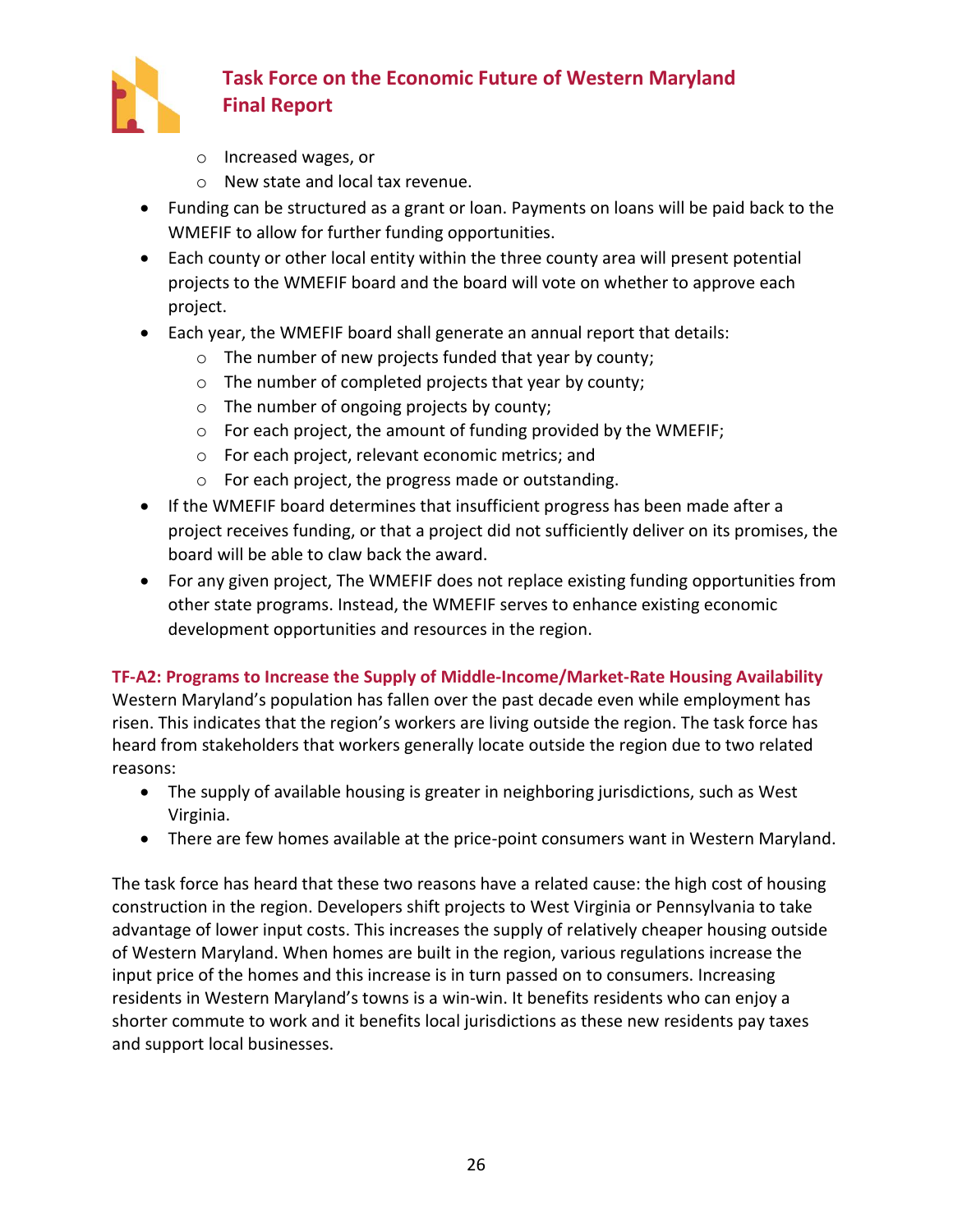

To help entice new residents and stem further population loss, the Task Force on the Economic Future of Western Maryland recommends legislation be introduced to help tackle the increasingly high cost of housing in the region. Topics for legislation on the topic include:

- Reviewing and reducing regulatory hurdles in the region that increase the cost of housing relative to nearby areas.
- Property tax credits for homeowners in the region to offset the cost associated with regulations concerning sprinkler installations, septic tanks, and last-mile broadband installation.
- Tax credits and incentives for developers of middle-income/market-rate housing to reduce the cost of construction and incentivize new development in Maryland rather than nearby jurisdictions.

The Task Force on the Economic Future of Western Maryland also recommends that special attention be paid to a housing study currently being conducted on behalf of the Greater Cumberland Committee and action be taken to align with the eventual report.

### <span id="page-27-0"></span>**TF-A3: Enhancements to the Maryland E-Nnovation Initiative Fund**

The Maryland E-Nnovation Initiative Fund (MEIF) is currently administered by the Maryland Department of Commerce. The program is designed to encourage research endowments at Maryland's colleges and universities. Through MEIF, the state provides matching funds to funding that institutions of higher education have secured from private sources in support of research endowments. The program has had considerable success. In fiscal year 2020, the state awarded six institutions \$8.5 million in matching funds and in fiscal year 2021 the state awarded seven institutions \$7.55 million in matching funds. However, smaller colleges and universities have encountered challenges in providing matching funds. The Task Force on the Economic Future of Western Maryland recommends that legislation be introduced so that institutions with an annual unrestricted current funds budget of less than \$250 million only need to obtain a qualifying donation, pledge, or combination of donations and pledges of \$200,000 instead of the current level of \$500,000.

#### <span id="page-27-1"></span>**TF-A4: Allocate Additional Funding to Maintain State-Owned Lakes**

The State of Maryland owns 16 lakes, many of which are located in Western Maryland. These lakes are economic engines, generating hundreds of millions of dollars in economic impact each year and in many cases supporting a substantial property tax base along the lake shores. Maintaining these lakes ensures the longevity of these resources for the localities that depend on them. As such, the Task Force on the Economic Future of Western Maryland recommends that the Governor add an additional line item of \$3 million per year to the Maryland Department of Natural Resources' budget in order to maintain state-owned lakes. This funding should not supplant existing funding going to the Maryland Department of Natural Resources.

#### <span id="page-27-2"></span>**TF-A5: Support Enactment of the Maryland Technology Infrastructure Pilot Program**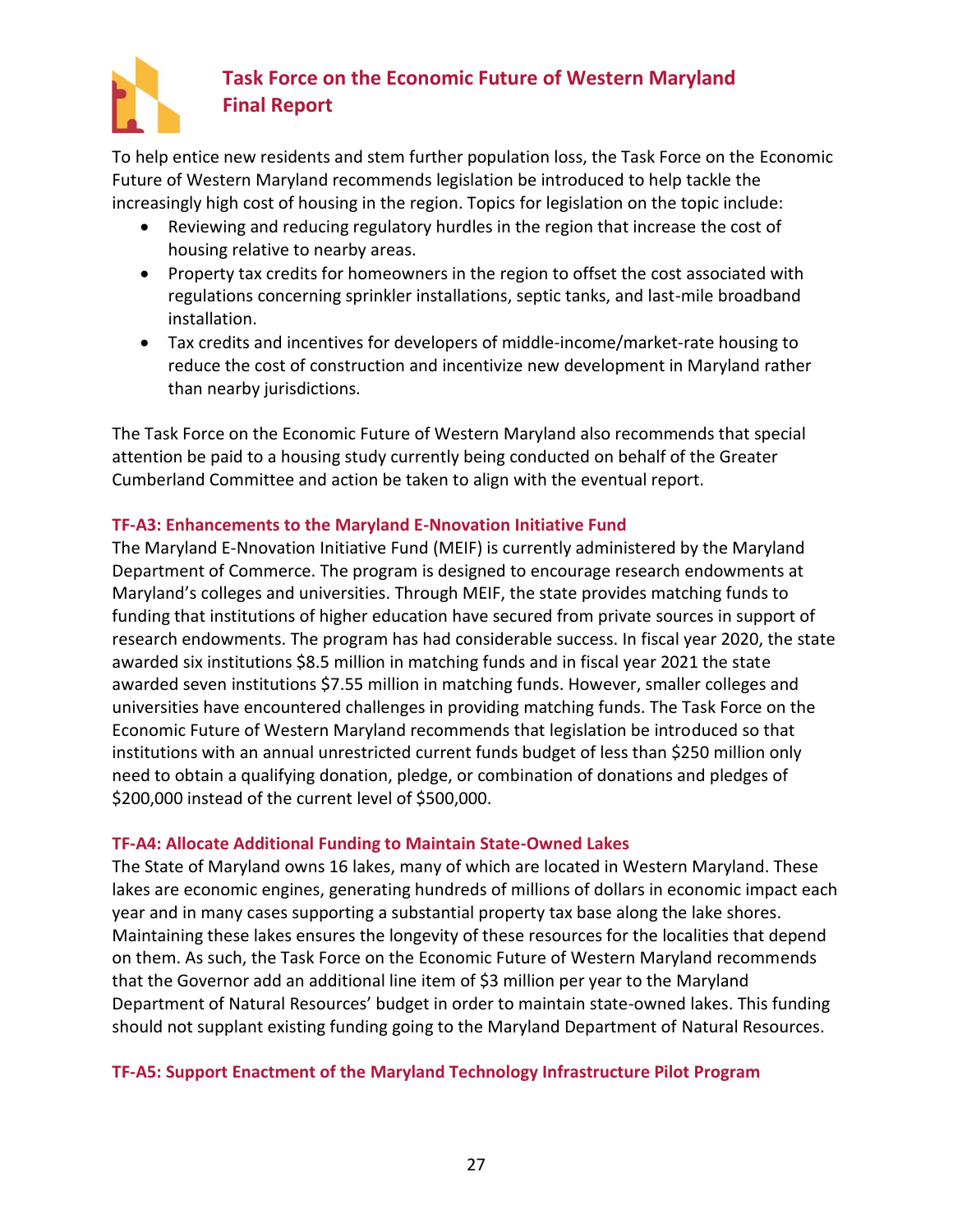

The Task Force on the Economic Future of Western Maryland recommends that legislation be passed to establish a pilot program within TEDCO to:

- 1) Support the innovation economy by incentivizing the development of advanced industry infrastructure and resources that build on the existing strengths of Western Maryland's economy; and
- 2) Support the growth of and incentivize the attraction and retention of early-stage innovation-based businesses in Western Maryland through the creation of supporting infrastructure and resources.

This pilot program would be overseen by the Maryland Technology Infrastructure Authority which would consist of the following members:

- 1) Two members appointed by the Governor that are entrepreneurs or business owners in Western Maryland;
- 2) The president of the Frostburg State University, or the president's designee;
- 3) The president of a community college located in the Western Maryland, or the president's designee, appointed by the Maryland Association of Community Colleges; and
- 4) The executive director of the corporation; or the executive director's designee.

TEDCO, through the pilot program and based on recommendations from the Authority, would make awards for the following purposes:

- 1) support large-scale infrastructure or resource projects in Western Maryland to attract talent, foster collaboration, and enable concentration and growth of advanced industries;
- 2) Foster public-private collaborations to encourage development of shared infrastructure and resources; and
- 3) Support talent development initiatives that address critical skill shortage areas in industries critical to growth in Western Maryland.

Financial awards (which may be made to public or private entities in the State including institutions of higher education) will not exceed one third of the total cost of a project or \$500,000 per project. Priority for the award of any financial assistance shall be given to those projects that are most likely to:

- 1) attract significant investment in the state;
- 2) result in significant company formation, expansion; or job creation; or
- 3) result in meaningful economic and employment development in Western Maryland.

TEDCO will provide the General Assembly with a report on or before July 1, 2024 summarizing the implementation of the pilot program and detailing recommendations on the expansion of the pilot program to a statewide program.

### <span id="page-28-0"></span>**TF-A6: TEDCO's Rural Business Innovation Initiative (RBII)**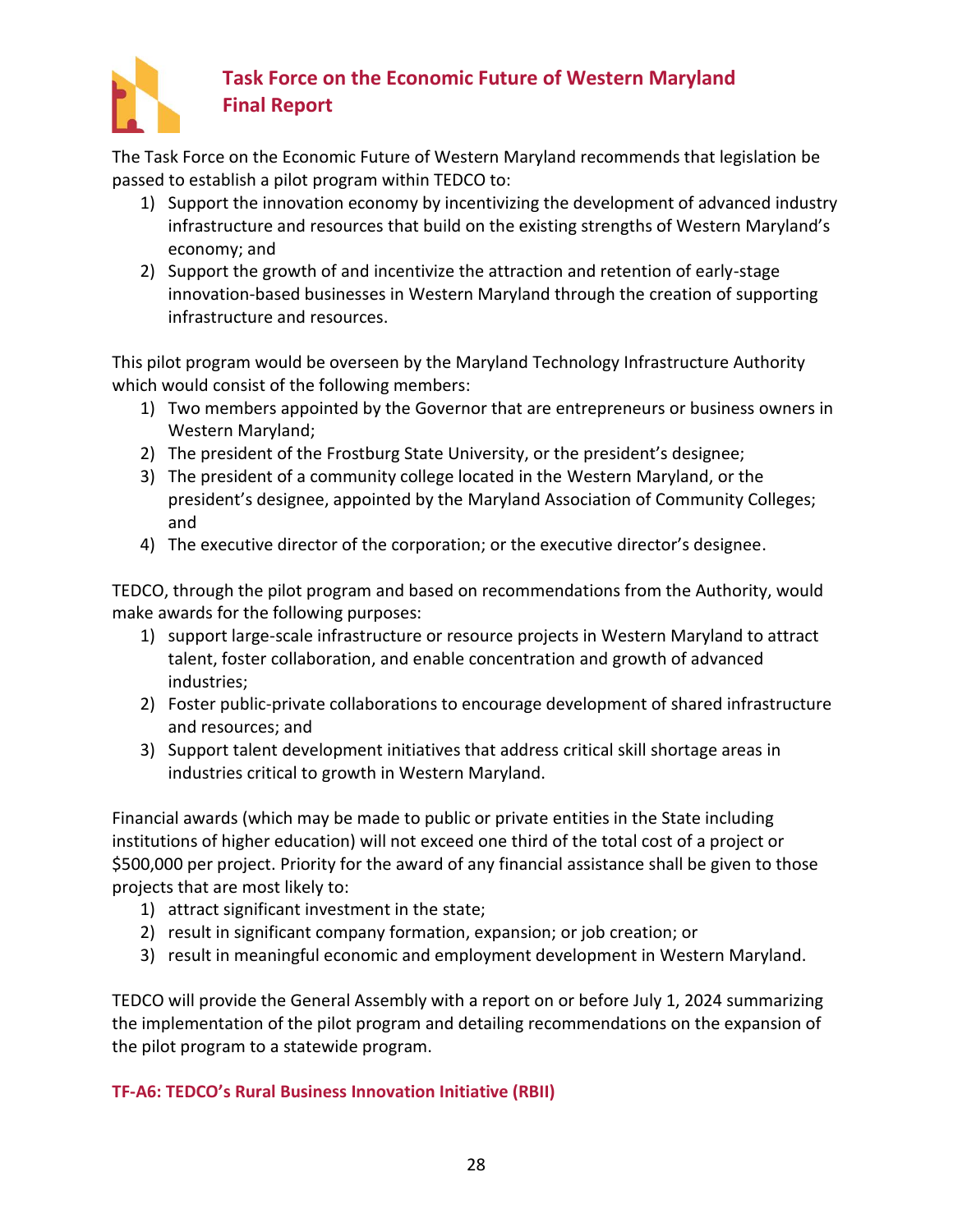

TEDCO's Rural Business Innovation Initiative (RBII) assists start-up and small technology-based businesses in the rural areas of Maryland to advance the company to a higher level of success. The program offers professional ongoing mentoring and targeted funding at no cost to the company. Currently, TEDCO does not have specific state funding for this program. Despite the lack of dedicated funding, TEDCO allocates \$500,000 from their operating funds to provide the network assistance and for a small pre-seed investment fund. While the program receives relatively limited funding, the investments to date show great promise as 87 percent of funded companies are still in operation.

The Task Force on the Economic Future of Western Maryland recommends that the Governor include an appropriation of \$500,000 to fund the RBII, and that this funding be used to supplement, not supplant existing TEDCO funding.

### <span id="page-29-0"></span>**TF-A7: Redefine the Meaning of Qualifying Biomass and a Thermal Biomass System**

The Task Force on the Economic Future of Western Maryland supports efforts to amend Maryland's Renewable Portfolio Standard (RPS) so that:

- 1. The definition of 'qualifying biomass' is updated to include wood products, including mill residues, silvicultural products, and natural wood wastes.
- 2. The definition of a 'thermal biomass system' be updated to include qualifying biomass.

These two changes will support Maryland's transition to green energy as well as support Western Maryland's robust forestry industry. During the 2021 legislative session, a study of these efforts was authorized. If this study is favorable to the proposed alterations to the RPS, the Task Force on the Economic Future of Western Maryland supports the passage of legislation to make these changes.

### <span id="page-29-1"></span>**5.2 Recommendation For Final Report Without Accompanying Legislation**

This subsection contains the full text of the recommendation the task force approved that does not require legislation during upcoming legislative sessions. Maryland state agencies, including the Maryland Department of Natural Resources, already have the authority to execute the actions described in the recommendation below. The recommendation below combines recommendations from the interim report and was voted on and approved during the task force's December 2 meeting as recorded in the table below.

| Figure 15: Votes by Task Force Members During December 2, 2021 Meeting on |
|---------------------------------------------------------------------------|
| <b>Recommendation Not Requiring Legislation</b>                           |

| <b>Member</b>          | TFB-1       |
|------------------------|-------------|
| <b>Senator Edwards</b> | Yes         |
| Delegate Buckel        | Yes         |
| Al Delia               | Not Present |
| Jack Schammel          | Yes         |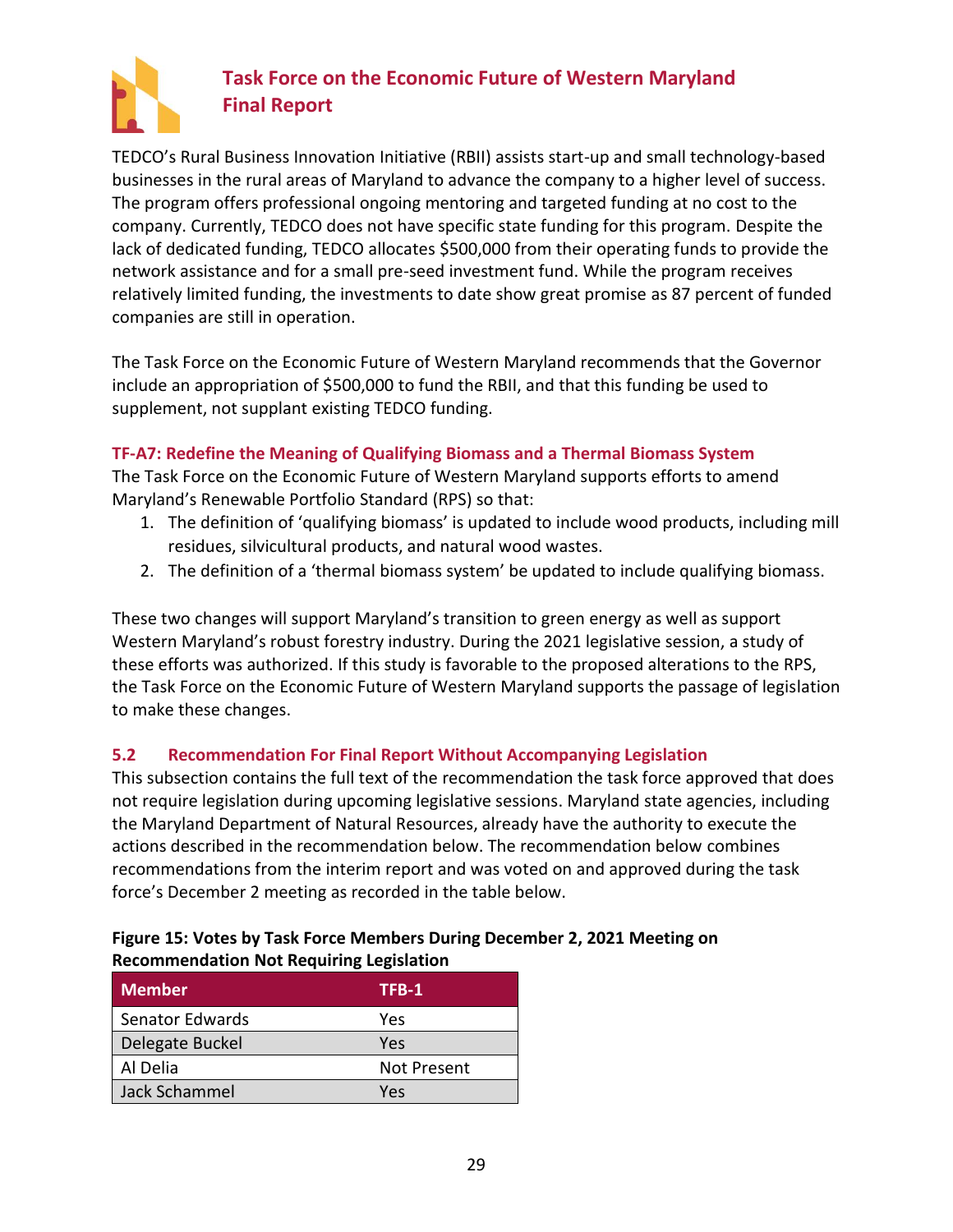

| <b>Shelley McIntire</b>   | <b>Not Present</b> |
|---------------------------|--------------------|
| <b>Commissioner Shade</b> | <b>Not Present</b> |
| <b>Commissioner Cline</b> | Yes                |
| Paul Frey                 | Yes                |
| Juli McCoy                | Yes                |
| Jim Hinebaugh             | Yes                |
| <b>Andrew Sargent</b>     | Abstain            |

<span id="page-30-0"></span>**TF-B1: Identify Ways to Enhance Recreation Opportunities and State-Owned Parks in Western Maryland**

Western Maryland's parks and campgrounds are a crucial component of the region's tourism industry. Ensuring that these resources are well maintained and the amenities are thoughtfully scaled to meet demand will ensure these public lands continue contributing to the local and regional economy. The Task Force on the Economic Future of Western Maryland understands that a shortage of personnel and funding limits the amenities that can be offered, reducing the quality of visitors' experiences. To this end, the Task Force on the Economic Future of Western Maryland urges the Maryland Department of Natural Resources, other state agencies as appropriate, and relevant stakeholders to explore all possible options to enhance recreation opportunities and state-owned parks in Western Maryland. Options the task force recommends that state agencies consider include:

- Identify opportunities for new trails and rock climbing opportunities in Western Maryland. The task force recommends that the Maryland Department of Natural Resources, the Maryland Department of Transportation, and the Maryland Department of Commerce work closely with each county in the region to identify priority trail systems and new rock climbing opportunities to create or to enhance. To the extent that counties already have identified key projects, the task force recommends that Maryland's state agencies work aggressively to ensure projects are completed.
- Identify ways for public-private partnerships (P3s) to enhance the offerings within state parks. To the extent that personnel and funding limitations inhibit the ability of the Maryland Department of Natural Resources to provide services within the region's parks, the task force recommends that the Department consider the use of P3s as a way to provide enhanced amenities to the public. A P3 within a park would provide the state with a revenue stream and ensure that services are provided to visitors. The task force understands that proposed changes by the private operator would involve oversight and approval from the Department of Natural Resources and other key stakeholders.

### <span id="page-30-1"></span>**5.0 Conclusion**

This report summarizes the work, findings, and recommendations of the Task Force on the Economic Future of Western Maryland from inception through December 2021. Western Maryland's economy stands at a crossroads. With support from policymakers across the state, Western Maryland can reposition itself as an economic engine of the state and the broader region, competing successfully with areas of West Virginia, Pennsylvania, and Virginia. To this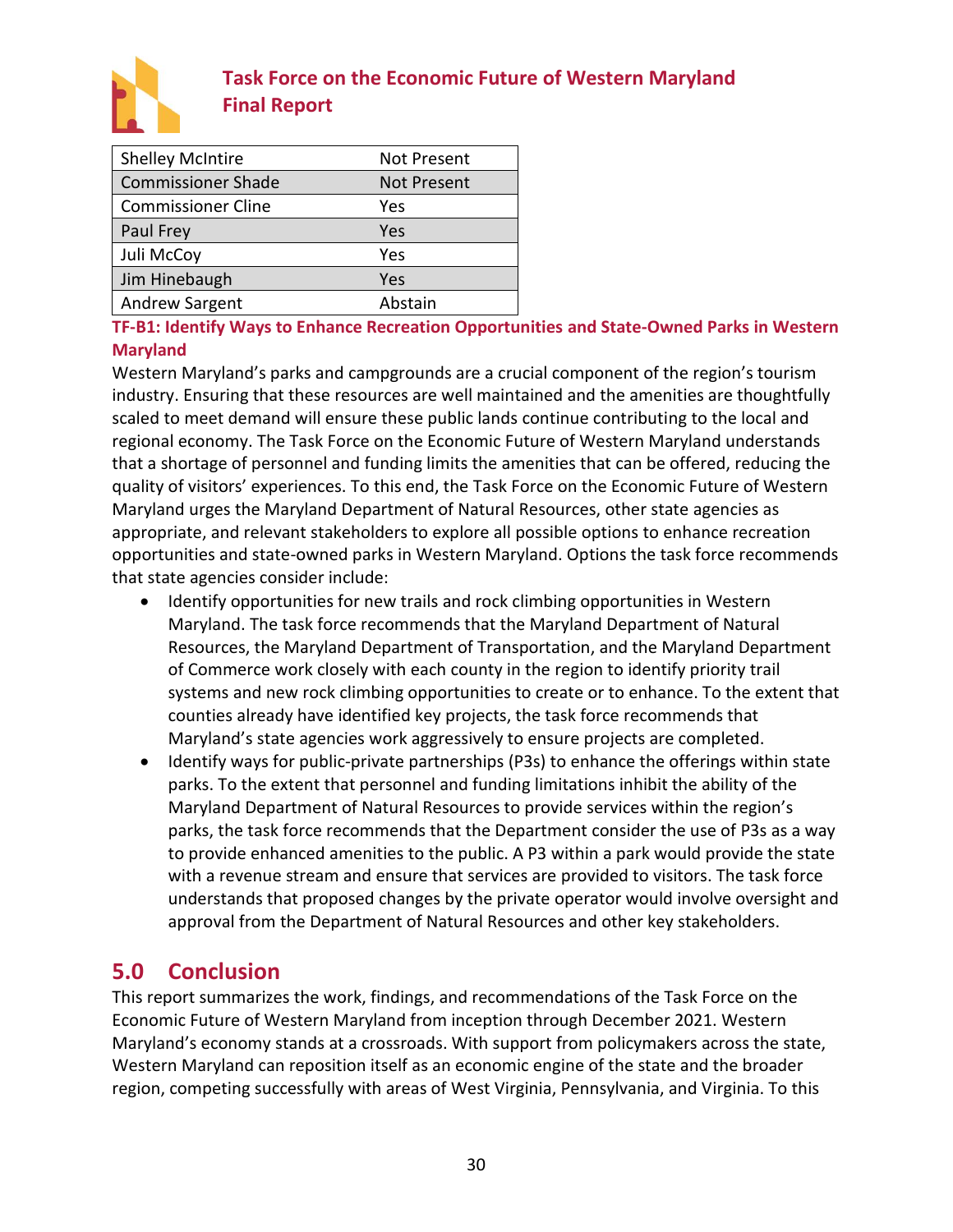

end, passage of legislation described in Section 5 during the 2022 legislative session will help ensure a vibrant economic future for the region. The region's long-term success will depend on future cooperation and coordination between area residents, members of the business community, and elected officials from across the state.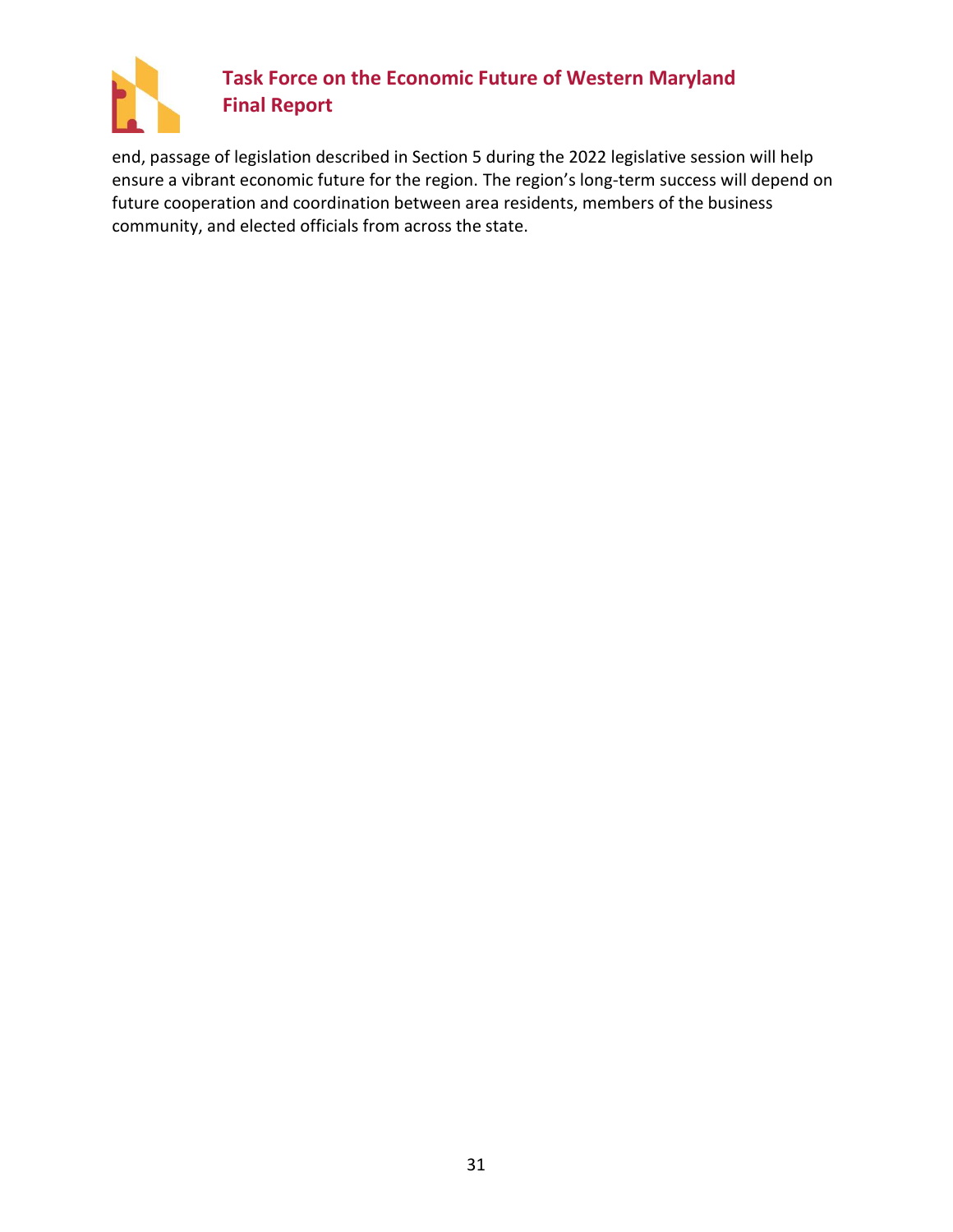

# <span id="page-32-0"></span>**Appendix A – Text of Statute Establishing Task Force**

Chapter 207<sup>6</sup>

**(House Bill 436)**

AN ACT concerning

#### **Task Force on the Economic Future of Western Maryland**

FOR the purpose of establishing the Task Force on the Economic Future of Western Maryland; specifying the membership of the Task Force; providing for the appointment of a Senate cochair and House cochair of the Task Force; providing for the staffing of the Task Force; prohibiting a member of the Task Force from receiving certain compensation, but authorizing the reimbursement of certain expenses; requiring the Task Force to study, consider, and make recommendations regarding certain matters; requiring the Task Force to report its findings and recommendations to the Governor and the General Assembly on or before a certain date; providing for the termination of this Act; and generally relating to the Task Force on the Economic Future of Western Maryland.

### SECTION 1. BE IT ENACTED BY THE GENERAL ASSEMBLY OF MARYLAND, That:

- a) There is a Task Force on the Economic Future of Western Maryland.
- b) The Task Force consists of the following members:
	- 1) one member of the Senate of Maryland who is a member of the Western Maryland Delegation, appointed by the President of the Senate;
	- 2) one member of the House of Delegates who is a member of the Western Maryland Delegation, appointed by the Speaker of the House;
	- 3) the Secretary of Commerce, or the Secretary's designee;
	- 4) the Executive Director of the Maryland Technology Development Corporation, or the Executive Director's designee;
	- 5) one county elected official serving in Allegany County, Garrett County, or Washington County, appointed by the Maryland Association of Counties;
	- 6) one municipal elected official serving in Allegany County, Garrett County, or Washington County, appointed by the Maryland Municipal League;
	- 7) a representative of Frostburg State University who has relevant experience in economics, economic development, or business, appointed by the President of Frostburg State University;
	- 8) a representative of the Tri–County Council for Western Maryland, appointed by the Board of Directors of the Council;

 $6$  The most recent text of the statute is available at the following link:

http://mgaleg.maryland.gov/2020RS/Chapters\_noln/CH\_207\_hb0436t.pdf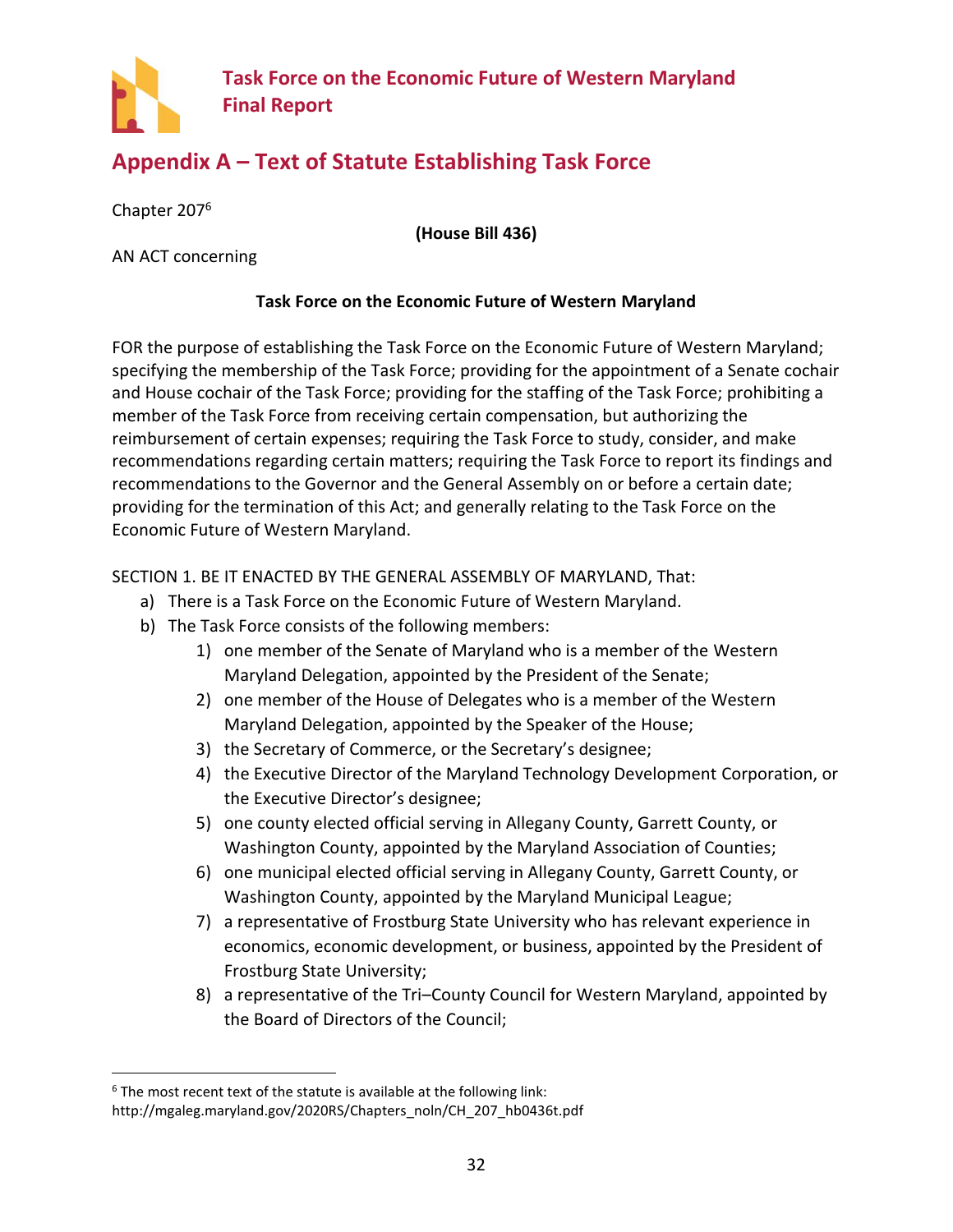

- 9) one representative of the business community, appointed by the Allegany County Chamber of Commerce;
- 10) one representative of the business community, appointed by the Garrett County Chamber of Commerce; and
- 11) one representative of the business community, appointed by the Washington County Chamber of Commerce.
- c) (1) The President of the Senate shall designate one of the members appointed from the Senate as cochair of the Task Force.

(2) The Speaker of the House shall designate one of the members appointed from the House of Delegates as cochair of the Task Force.

- d) The Department of Commerce shall provide staff for the Task Force.
- e) A member of the Task Force:
	- 1) may not receive compensation as a member of the Task Force; but
	- 2) is entitled to reimbursement for expenses under the Standard State Travel Regulations, as provided in the State budget.
- f) The Task Force shall:
	- 1) study the current economic conditions of Western Maryland; and make recommendations regarding potential methods for the improvement of the economies of Allegany County, Garrett County, and Washington County, including:
		- i. opportunities to expand economic activity in technology–based industry, including biotechnology, cybersecurity, energy and energy storage, transportation and logistics, and advanced manufacturing;
		- ii. opportunities to strengthen tourism–related businesses in Western Maryland; and
		- iii. strategies to overcome barriers to the creation and expansion of new small businesses in Western Maryland.
- g) On or before January 1, 2021, the Task Force shall report its findings and recommendations to the Governor and, in accordance with § 2–1257 of the State Government Article, the General Assembly.

SECTION 2. AND BE IT FURTHER ENACTED, That this Act shall take effect July 1, 2020. It shall remain effective for a period of 1 year and, at the end of June 30, 2021, this Act, with no further action required by the General Assembly, shall be abrogated and of no further force and effect.

### **Enacted under Article II, § 17(c) of the Maryland Constitution, May 8, 2020.**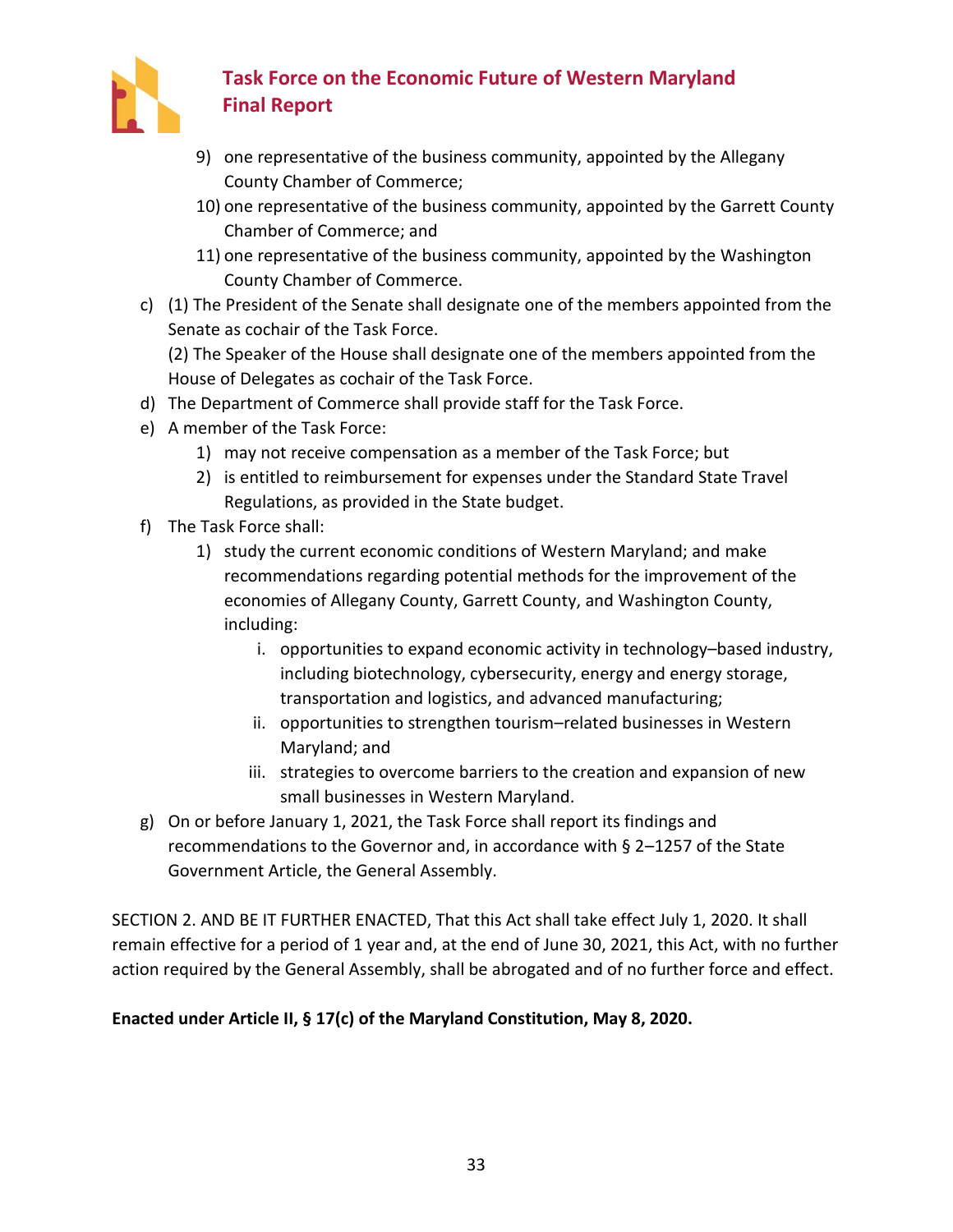

# <span id="page-34-0"></span>**Appendix B – Recommendations From the Interim Report Not in Final Report**

This appendix records four recommendations from the interim report that the task force decided not to advocate for. The first two recommendations are not being reintroduced because they were passed during the 2021 legislative session. The second two recommendations, found in Section B.2, are not being reintroduced for other reasons after being unsuccessful in the 2021 legislative session.

### <span id="page-34-1"></span>**B.1 Successful Recommendations That Will Not Be Reintroduced**

Versions of he following two recommendations from the interim report were successful during the 2021 legislative session and therefore the task force is no longer advocating for them to be passed.

#### <span id="page-34-2"></span>**TF-C1: Revisions to the Maryland Innovation Initiative**

TEDCO operates the Maryland Innovation Initiative (MII) that promotes the commercialization of research occurring at Maryland's five research universities:

- 1. Johns Hopkins University;
- 2. Morgan State University;
- 3. University of Maryland, Baltimore;
- 4. University of Maryland, Baltimore County (UMBC); and
- 5. University of Maryland, College Park.

Since the program's inception in fiscal year 2013, MII has awarded 252 grants and 74 investments across a diverse range of industries such as life sciences, engineering, and information technology. Companies supported by MII have found success, and 57 percent of MII companies raise follow-on funding within two years.

Although the program has been successful, it is currently limited by statute to the state's five research universities. Expanding MII to additional universities could allow for enhanced economic development opportunities across Maryland.

To this end, the Task Force on the Economic Future of Western Maryland recommends legislation be introduced to establish a pilot expansion of MII at Frostburg State University, located in Allegany County. A pilot program would work as follows:

- For FY 2023 and FY 2024, the Governor shall include an appropriation of \$500,000 for the pilot program.
	- o This funding shall be used to supplement, not supplant, any funds that would otherwise be provided to MII.
- Frostburg State University shall pay an annual contribution of \$50,000 in FY 2023 and FY 2024.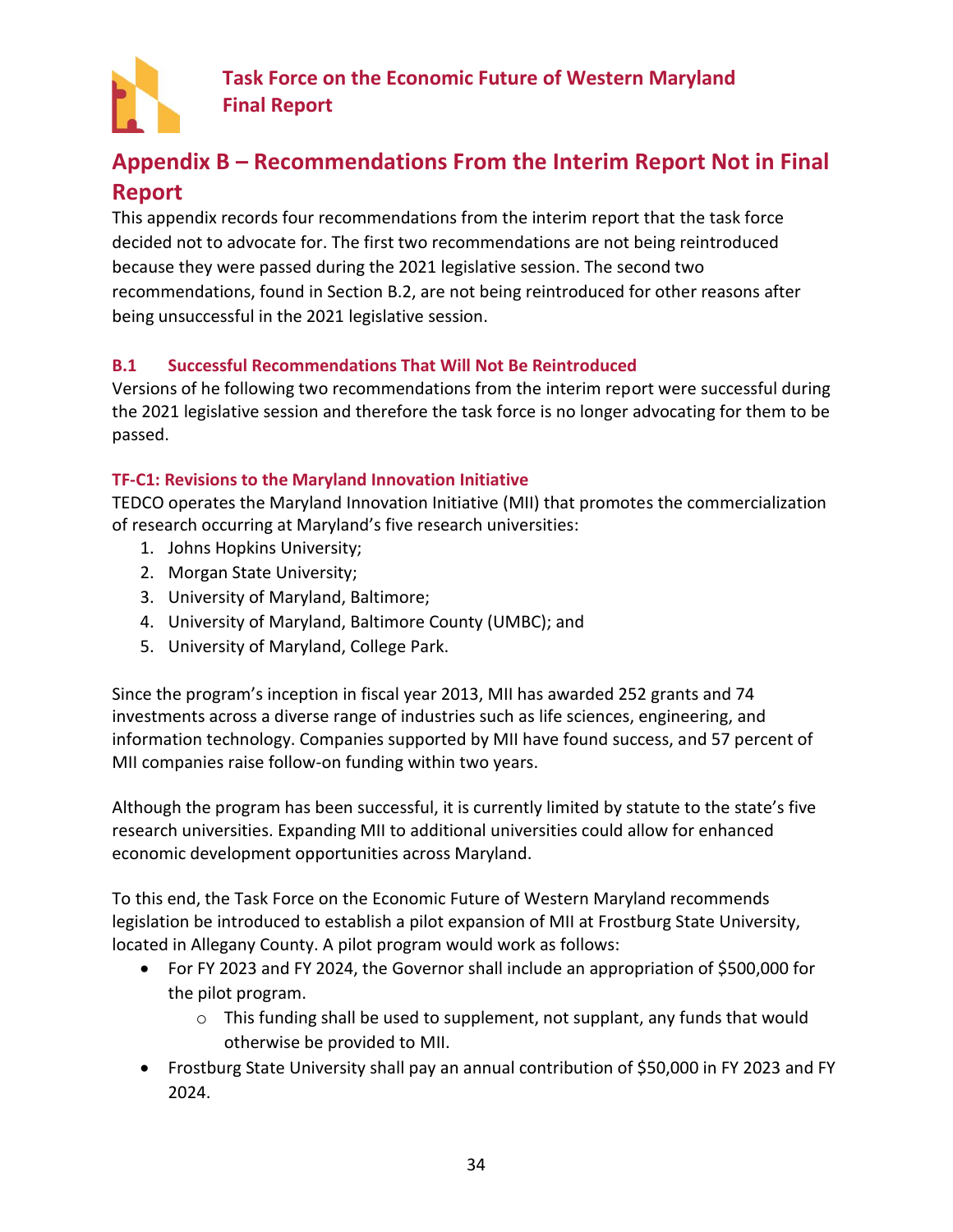

- To be eligible for funding under the pilot program, a project must:
	- 1. Support the creation of a new technology-based business in Maryland;
	- 2. Advance technology toward commercialization of a product or service;
	- 3. Foster entrepreneurial development at Frostburg State University;
	- 4. Create an opportunity for meaningful economic impact in the region around Frostburg State University; or
	- 5. Foster collaborations between the university and an industry partner and must include:
		- Product development with commercialization potential; and
		- Matching funds provided by the industry partner.
- TEDCO will provide the General Assembly with a report on or before July 1, 2024 summarizing the implementation of the pilot program at Frostburg State University.

### <span id="page-35-0"></span>**TF-C2: A Bill to Extend the Activities of the Task Force on the Economic Future of Western Maryland**

The Task Force on the Economic Future of Western Maryland recommends legislation be introduced to extend the Task Force on the Economic Future of Western Maryland through October 1, 2021 with a final report due on or before October 1, 2021.

#### <span id="page-35-1"></span>**B.2 Other Recommendations That Will Not Be Reintroduced**

The following two recommendations were not passed during the 2021 legislative session and the task force is no longer advocating for them expressly.

### <span id="page-35-2"></span>**TF-D1: Support Tax Credits and Programs Designed to Allow Maryland's Tourism Industry to Recover from COVID-19**

Maryland's tourism industry has faced unprecedented challenges in the wake of COVID-19. The industry is critical to the economies of all of Maryland's regions and Western Maryland is no exception. The Task Force on the Economic Future of Western Maryland supports the following legislation and recommends both items be passed during the 2021 legislative session:

- SB 64 Unemployment Insurance Earned Rating Record Waiver of Benefit Charges Due to COVID-19 - to ensure unemployment insurance rates do not rise for companies that were forced to layoff workers during the pandemic and
- Legislation to enact the 'Explore Maryland Tax Credit,' which would incentivize more Maryland residents to travel and support businesses hardest hit during the current economic downturn.

#### <span id="page-35-3"></span>**TF-D2: Support Small Business Participation in Association Health Plans**

The Task Force on the Economic Future of Western Maryland notes that legislation has been submitted during prior legislative sessions to amend the Maryland Healthcare Access Act of 2018 to remove language prohibiting small businesses from including their owners, employees, and family as part of the larger pool of employees in an Association Health Plan. If legislation on